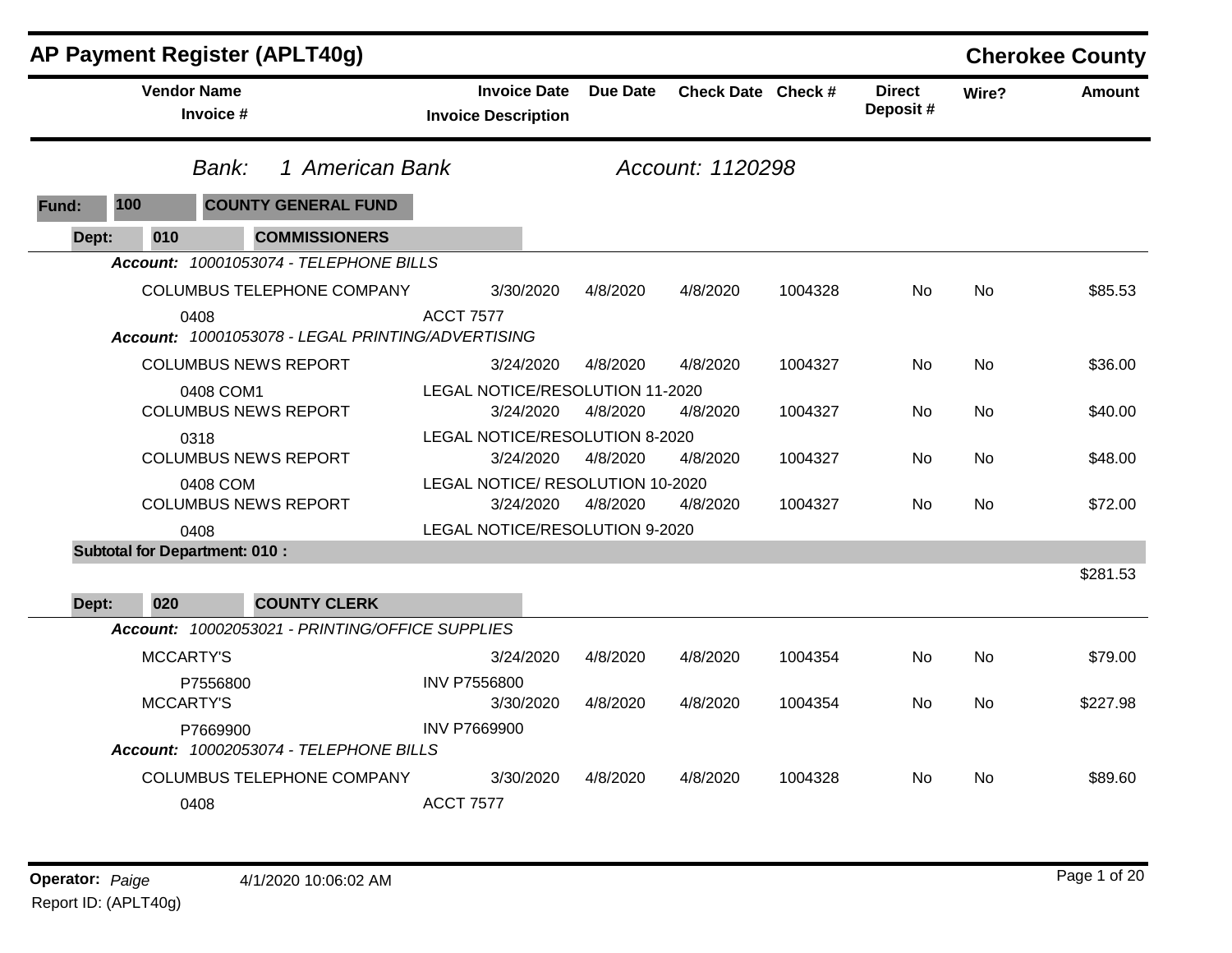|       | AP Payment Register (APLT40g)                                                       |                                                   |          |                    |         |                           |           | <b>Cherokee County</b> |
|-------|-------------------------------------------------------------------------------------|---------------------------------------------------|----------|--------------------|---------|---------------------------|-----------|------------------------|
|       | <b>Vendor Name</b><br>Invoice #                                                     | <b>Invoice Date</b><br><b>Invoice Description</b> | Due Date | Check Date Check # |         | <b>Direct</b><br>Deposit# | Wire?     | <b>Amount</b>          |
|       | <b>Subtotal for Department: 020:</b>                                                |                                                   |          |                    |         |                           |           | \$396.58               |
| Dept: | 030<br><b>TREASURER</b>                                                             |                                                   |          |                    |         |                           |           |                        |
|       | Account: 10003053029 - MISC SUPPLIES                                                |                                                   |          |                    |         |                           |           |                        |
|       | <b>SUMNERONE</b>                                                                    | 3/30/2020                                         | 4/8/2020 | 4/8/2020           | 1004374 | No                        | <b>No</b> | \$146.16               |
|       | 2493635<br>Account: 10003053074 - TELEPHONE BILLS                                   | INV 2493635                                       |          |                    |         |                           |           |                        |
|       | <b>COLUMBUS TELEPHONE COMPANY</b>                                                   | 3/30/2020                                         | 4/8/2020 | 4/8/2020           | 1004328 | No.                       | No.       | \$172.44               |
|       | 0408                                                                                | <b>ACCT 7577</b>                                  |          |                    |         |                           |           |                        |
|       | <b>Subtotal for Department: 030:</b>                                                |                                                   |          |                    |         |                           |           | \$318.60               |
| Dept: | 040<br><b>ATTORNEY</b>                                                              |                                                   |          |                    |         |                           |           |                        |
|       | Account: 10004053023 - EMPLOYEE FOOD/MEALS                                          |                                                   |          |                    |         |                           |           |                        |
|       | ETTINGER'S OFFICE SUPPLY                                                            | 3/30/2020                                         | 4/8/2020 | 4/8/2020           | 1004335 | No.                       | No        | \$10.39                |
|       | 5274760<br>Account: 10004053074 - TELEPHONE BILLS                                   | <b>INV 5274760</b>                                |          |                    |         |                           |           |                        |
|       | <b>COLUMBUS TELEPHONE COMPANY</b>                                                   | 3/30/2020                                         | 4/8/2020 | 4/8/2020           | 1004328 | No                        | No        | \$262.87               |
|       | 0408<br>Account: 10004053089 - OTHER CONTRACTUAL                                    | <b>ACCT 7577</b>                                  |          |                    |         |                           |           |                        |
|       | <b>VERIZON WIRELESS</b>                                                             | 3/30/2020                                         | 4/8/2020 | 4/8/2020           | 1004380 | No.                       | <b>No</b> | \$80.02                |
|       | 9850601752                                                                          | INV 9850601752                                    |          |                    |         |                           |           |                        |
|       | <b>Subtotal for Department: 040:</b>                                                |                                                   |          |                    |         |                           |           |                        |
|       |                                                                                     |                                                   |          |                    |         |                           |           | \$353.28               |
| Dept: | 050<br><b>REGISTER OF DEEDS</b><br>Account: 10005053074 - UTILITIES/TELEPHONE BILLS |                                                   |          |                    |         |                           |           |                        |
|       |                                                                                     |                                                   |          |                    |         |                           |           |                        |
|       | COLUMBUS TELEPHONE COMPANY<br>0408                                                  | 3/30/2020<br><b>ACCT 7577</b>                     | 4/8/2020 | 4/8/2020           | 1004328 | No.                       | No        | \$87.09                |
|       |                                                                                     |                                                   |          |                    |         |                           |           |                        |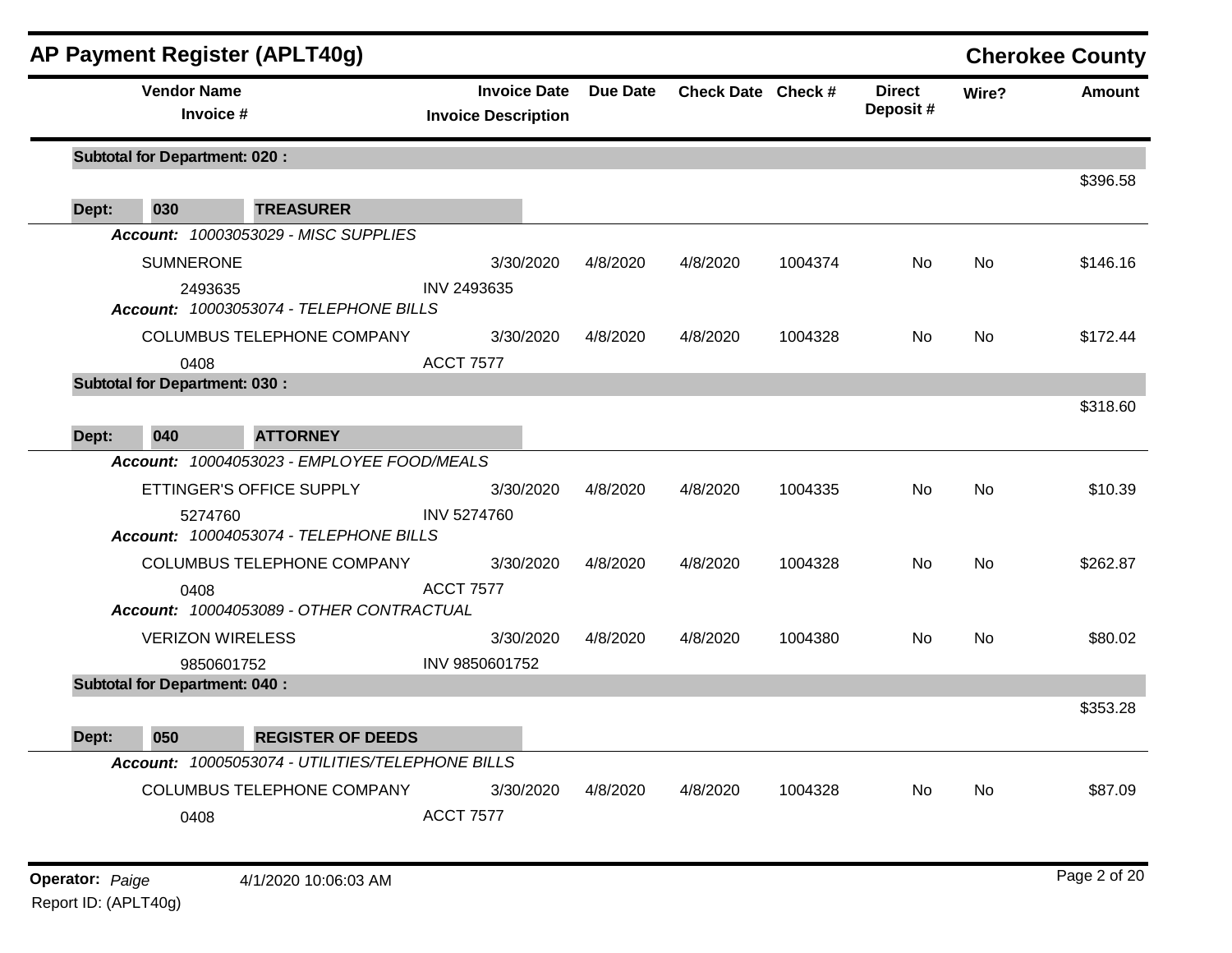|       |                                          | <b>AP Payment Register (APLT40g)</b>            |                                                                          |                 |                    |         |                           |       | <b>Cherokee County</b> |
|-------|------------------------------------------|-------------------------------------------------|--------------------------------------------------------------------------|-----------------|--------------------|---------|---------------------------|-------|------------------------|
|       | <b>Vendor Name</b><br>Invoice #          |                                                 | <b>Invoice Date</b><br><b>Invoice Description</b>                        | <b>Due Date</b> | Check Date Check # |         | <b>Direct</b><br>Deposit# | Wire? | <b>Amount</b>          |
|       | <b>Subtotal for Department: 050:</b>     |                                                 |                                                                          |                 |                    |         |                           |       |                        |
| Dept: | 060                                      | <b>SHERIFF &amp; JAIL</b>                       |                                                                          |                 |                    |         |                           |       | \$87.09                |
|       |                                          | Account: 10006053021 - PRINTING/OFFICE SUPPLIES |                                                                          |                 |                    |         |                           |       |                        |
|       | <b>FOUR STATE PRINTING</b>               |                                                 | 3/30/2020                                                                | 4/8/2020        | 4/8/2020           | 1004339 | No                        | No    | \$232.65               |
|       | 10807<br><b>FOUR STATE PRINTING</b>      |                                                 | <b>INV 10807</b><br>3/30/2020                                            | 4/8/2020        | 4/8/2020           | 1004339 | No                        | No    | \$100.00               |
|       | 10805<br>FOUR STATE PRINTING             |                                                 | <b>INV 10805</b><br>3/30/2020                                            | 4/8/2020        | 4/8/2020           | 1004339 | No                        | No    | \$100.00               |
|       | 10804                                    | ETTINGER'S OFFICE SUPPLY                        | <b>INV 10804</b><br>3/24/2020                                            | 4/8/2020        | 4/8/2020           | 1004335 | No                        | No    | \$126.08               |
|       | 5274820<br><b>CINTAS CORP</b>            |                                                 | <b>INV 5274820</b><br>3/30/2020                                          | 4/8/2020        | 4/8/2020           | 1004322 | No                        | No    | \$504.48               |
|       | 8404561224<br><b>FOUR STATE PRINTING</b> |                                                 | INV 8404561224<br>3/30/2020                                              | 4/8/2020        | 4/8/2020           | 1004339 | No                        | No    | \$100.00               |
|       | 10806                                    |                                                 | <b>INV 10806</b><br>Account: 10006053022 - EMPLOYEE UNIFORMS/ACCESSORIES |                 |                    |         |                           |       |                        |
|       | <b>SYMBOL ARTS</b>                       |                                                 | 3/24/2020                                                                | 4/8/2020        | 4/8/2020           | 1004375 | No                        | No    | \$617.75               |
|       | 0349819                                  | SOUTHERN UNIFORM & EQUIPMENT                    | INV 0349819<br>3/26/2020                                                 | 4/8/2020        | 4/8/2020           | 1004372 | No.                       | No    | \$134.98               |
|       | 100083                                   | Account: 10006053025 - PARTS/VEHICLE REPAIRS    | <b>INV 100083</b>                                                        |                 |                    |         |                           |       |                        |
|       | TRUE VALUE COLUMBUS                      |                                                 | 3/26/2020                                                                | 4/8/2020        | 4/8/2020           | 1004376 | No                        | No    | \$8.45                 |
|       | A400576                                  | Account: 10006053040 - JANITORIAL SUPPLIES      | <b>TRANS A400576</b>                                                     |                 |                    |         |                           |       |                        |
|       | HENRY KRAFT INC                          |                                                 | 3/30/2020                                                                | 4/8/2020        | 4/8/2020           | 1004342 | No                        | No    | \$950.00               |
|       | 301352<br>HENRY KRAFT INC                |                                                 | INV 301352<br>3/30/2020                                                  | 4/8/2020        | 4/8/2020           | 1004342 | No                        | No    | \$265.79               |
|       | 301446                                   |                                                 | <b>INV 301446</b>                                                        |                 |                    |         |                           |       |                        |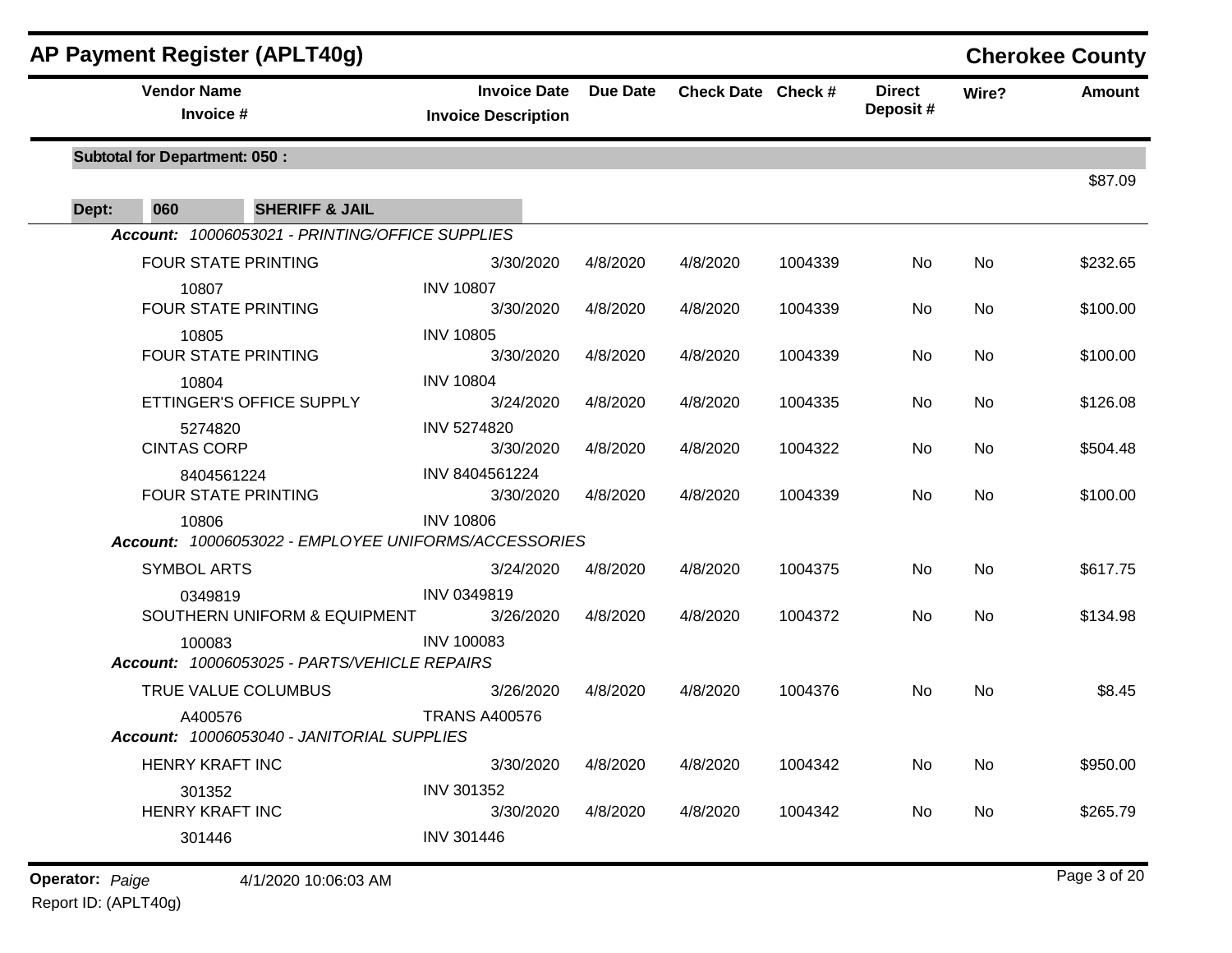| AP Payment Register (APLT40g)                                 |                                                   |          |                    |         |                           |           | <b>Cherokee County</b> |
|---------------------------------------------------------------|---------------------------------------------------|----------|--------------------|---------|---------------------------|-----------|------------------------|
| <b>Vendor Name</b><br>Invoice #                               | <b>Invoice Date</b><br><b>Invoice Description</b> | Due Date | Check Date Check # |         | <b>Direct</b><br>Deposit# | Wire?     | <b>Amount</b>          |
| <b>HENRY KRAFT INC</b>                                        | 3/24/2020                                         | 4/8/2020 | 4/8/2020           | 1004342 | <b>No</b>                 | <b>No</b> | \$121.92               |
| 300527<br>Account: 10006053068 - OTHER COMMODITIES            | <b>INV 300527</b>                                 |          |                    |         |                           |           |                        |
| <b>FARMERS COOPERATIVE ASSOCIATION</b>                        | 3/26/2020                                         | 4/8/2020 | 4/8/2020           | 1004336 | No.                       | No        | \$26.00                |
| 271213<br>Account: 10006053071 - COMMUNICATIONS               | INV 271213                                        |          |                    |         |                           |           |                        |
| NEWEGG BUSINESS, INC                                          | 3/24/2020                                         | 4/8/2020 | 4/8/2020           | 1004363 | No                        | No        | \$95.51                |
| 1302705212<br>Account: 10006053072 - GAS, ELECTRIC, WATER     | INV 1302705212                                    |          |                    |         |                           |           |                        |
| PRO SOLUTIONS, LLC                                            | 3/24/2020                                         | 4/8/2020 | 4/8/2020           | 1004367 | No.                       | No.       | \$1,042.76             |
| 2020-02-204<br><b>CITY OF COLUMBUS</b>                        | INV 2020-02-204<br>3/30/2020                      | 4/8/2020 | 4/8/2020           | 1004324 | <b>No</b>                 | <b>No</b> | \$120.00               |
| 0408 SH<br>Account: 10006053074 - TELEPHONE BILLS             | ACCT 09-52410-01                                  |          |                    |         |                           |           |                        |
| <b>COLUMBUS TELEPHONE COMPANY</b>                             | 3/30/2020                                         | 4/8/2020 | 4/8/2020           | 1004328 | No.                       | <b>No</b> | \$1,697.15             |
| 0408 SH<br>Account: 10006053080 - MAINTENANCE/BLDGS & GROUNDS | <b>ACCT 2963</b>                                  |          |                    |         |                           |           |                        |
| <b>HENRY KRAFT INC</b>                                        | 3/26/2020                                         | 4/8/2020 | 4/8/2020           | 1004342 | No                        | No        | \$37.01                |
| 301124<br>Account: 10006053083 - EQUIPMENT LEASE/RENTAL       | <b>INV 301124</b>                                 |          |                    |         |                           |           |                        |
| COPY PRODUCTS INC                                             | 3/30/2020                                         | 4/8/2020 | 4/8/2020           | 1004330 | No                        | No        | \$52.25                |
| 327550<br>Account: 10006053732 - INMATE FOOD                  | <b>INV 327550</b>                                 |          |                    |         |                           |           |                        |
| CONSOLIDATED CORRECTIONAL FOOD SE                             | 3/26/2020                                         | 4/8/2020 | 4/8/2020           | 1004329 | No.                       | No.       | \$11,851.81            |
| 19031820<br>Account: 10006053737 - INMATE PERSONAL ITEMS      | INV 19031820                                      |          |                    |         |                           |           |                        |
| <b>TURNKEY CORRECTIONS</b>                                    | 3/24/2020                                         | 4/8/2020 | 4/8/2020           | 1004377 | No.                       | No        | \$2,038.48             |
| 10003135                                                      | INV 10003135                                      |          |                    |         |                           |           |                        |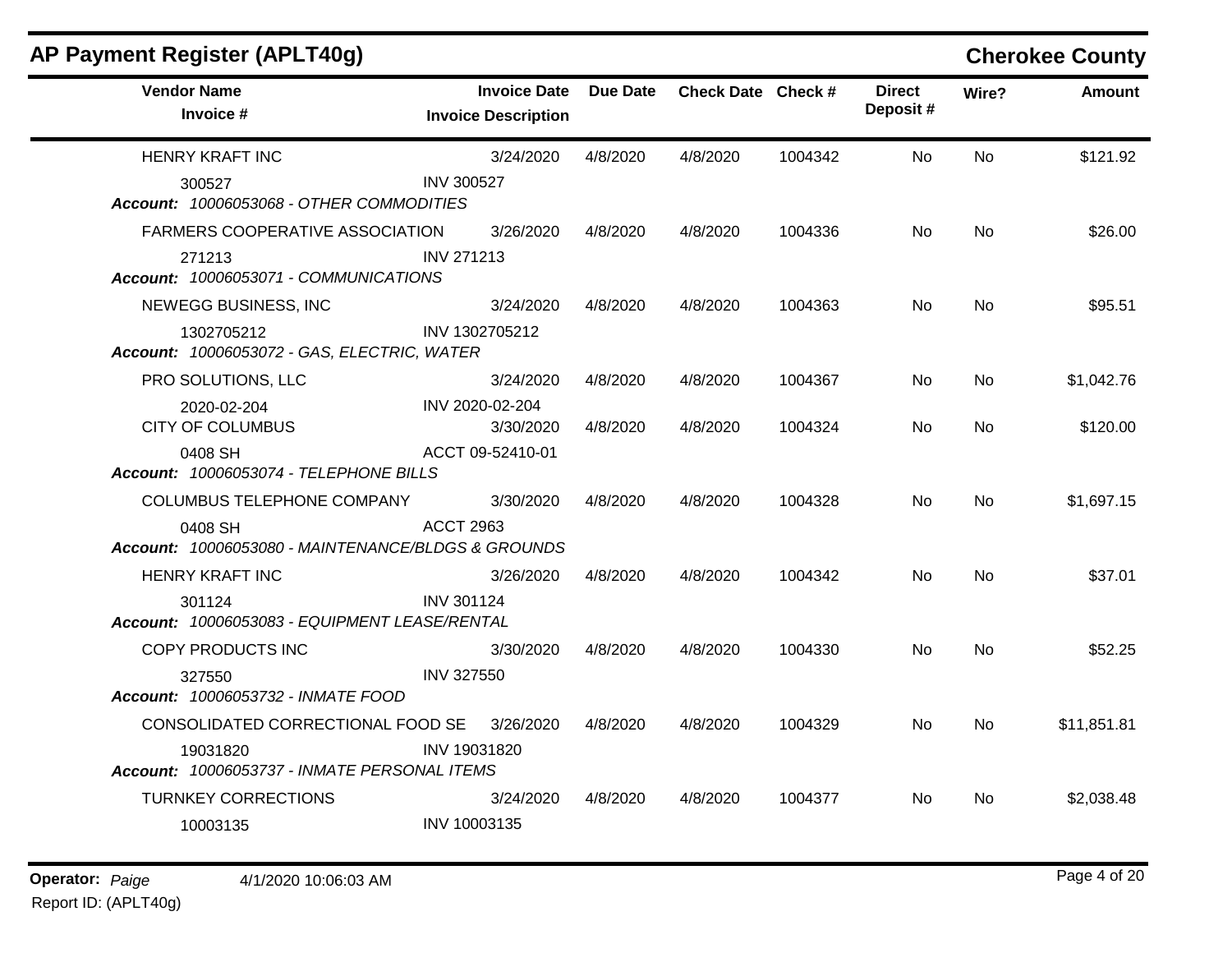| <b>Vendor Name</b><br>Invoice #                 | <b>Invoice Date</b><br><b>Invoice Description</b> | <b>Due Date</b> | Check Date Check # |         | <b>Direct</b><br>Deposit# | Wire?     | <b>Amount</b> |
|-------------------------------------------------|---------------------------------------------------|-----------------|--------------------|---------|---------------------------|-----------|---------------|
| CITY TELE COIN COMPANY INC                      | 3/26/2020                                         | 4/8/2020        | 4/8/2020           | 1004325 | No                        | <b>No</b> | \$3,000.00    |
| 21878<br>Account: 10006053786 - INMATE MEDICAL  | <b>INV 21878</b>                                  |                 |                    |         |                           |           |               |
| DIRECT BENEFIT SOLUTIONS                        | 3/24/2020                                         | 4/8/2020        | 4/8/2020           | 1004332 | No                        | No        | \$119.95      |
| 2019-314<br><b>MERCY COLUMBUS</b>               | INV 2019-314<br>3/24/2020                         | 4/8/2020        | 4/8/2020           | 1004358 | No                        | No.       | \$48.45       |
| 0408SH3<br><b>MERCY COLUMBUS</b>                | ACCT 9400003908704/NEGOT RATE<br>3/24/2020        | 4/8/2020        | 4/8/2020           | 1004358 | No                        | No        | \$74.59       |
| 0408SH1<br>MERCY CLINIC JOPLIN LLC              | ACCT 9400003940601/NEGOT. RATE<br>3/26/2020       | 4/8/2020        | 4/8/2020           | 1004357 | No                        | No        | \$21.00       |
| 0408 SH1<br><b>MERCY COLUMBUS</b>               | ACCT JP1536546070<br>3/24/2020                    | 4/8/2020        | 4/8/2020           | 1004358 | No                        | No        | \$127.96      |
| 0408 SH<br>MERCY CLINIC JOPLIN LLC              | ACCT 940000394460/NEGOT. RATE<br>3/26/2020        | 4/8/2020        | 4/8/2020           | 1004357 | No                        | <b>No</b> | \$21.00       |
| 0408 SH<br><b>MERCY COLUMBUS</b>                | ACCT JP1536546040<br>3/24/2020                    | 4/8/2020        | 4/8/2020           | 1004358 | No                        | No        | \$74.59       |
| 0408<br>MERCY CLINIC JOPLIN LLC                 | ACCT 9400003944601<br>3/24/2020                   | 4/8/2020        | 4/8/2020           | 1004357 | No                        | <b>No</b> | \$21.00       |
| 0408<br><b>WELLPATH LLC</b>                     | ACCT JP1534108130<br>3/24/2020                    | 4/8/2020        | 4/8/2020           | 1004382 | No                        | No        | \$90.00       |
| 0062918<br><b>MERCY COLUMBUS</b>                | INV 0062918<br>3/24/2020                          | 4/8/2020        | 4/8/2020           | 1004358 | No                        | <b>No</b> | \$230.35      |
| 0408SH2                                         | ACCT 9400003940600/NEGOT. RATE                    |                 |                    |         |                           |           |               |
| <b>Subtotal for Department: 060:</b>            |                                                   |                 |                    |         |                           |           | \$24,051.96   |
| 070<br>Dept:<br><b>DISTRICT COURT</b>           |                                                   |                 |                    |         |                           |           |               |
| Account: 10007053021 - PRINTING/OFFICE SUPPLIES |                                                   |                 |                    |         |                           |           |               |
| ETTINGER'S OFFICE SUPPLY<br>5275580             | 3/30/2020<br>INV 5275580                          | 4/8/2020        | 4/8/2020           | 1004335 | <b>No</b>                 | <b>No</b> | \$253.16      |

## **AP Payment Register (APLT40g) Cherokee County**

**Operator:** Paige 4/1/2020 10:06:03 AM Page 5 of 20 Report ID: (APLT40g)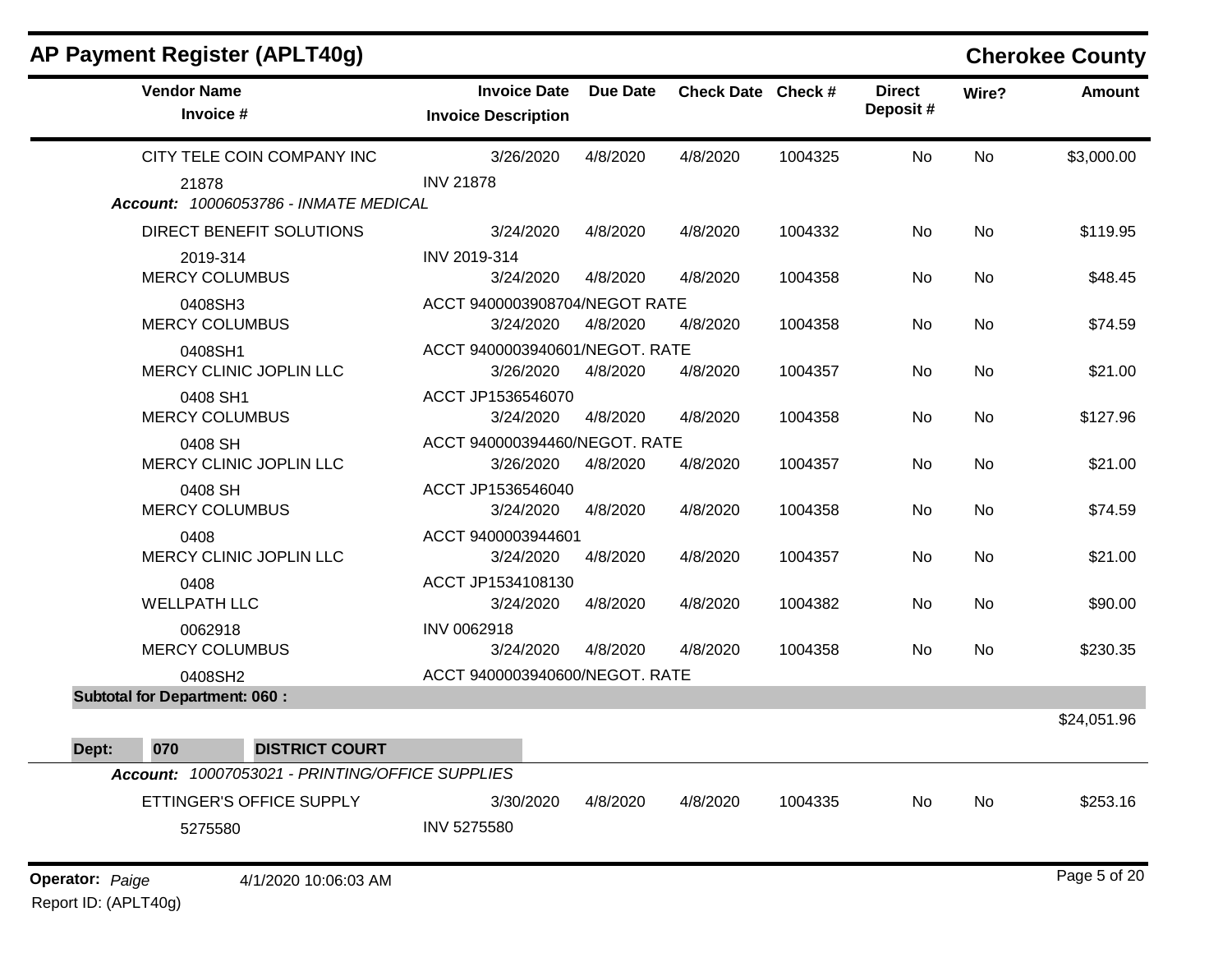| <b>AP Payment Register (APLT40g)</b>                    |                                                   |          |                    |         |                           |           | <b>Cherokee County</b> |
|---------------------------------------------------------|---------------------------------------------------|----------|--------------------|---------|---------------------------|-----------|------------------------|
| <b>Vendor Name</b><br>Invoice #                         | <b>Invoice Date</b><br><b>Invoice Description</b> | Due Date | Check Date Check # |         | <b>Direct</b><br>Deposit# | Wire?     | <b>Amount</b>          |
| Account: 10007053074 - TELEPHONE BILLS                  |                                                   |          |                    |         |                           |           |                        |
| COLUMBUS TELEPHONE COMPANY                              | 3/30/2020                                         | 4/8/2020 | 4/8/2020           | 1004328 | No                        | <b>No</b> | \$497.62               |
| 0408<br>Account: 10007053079 - MAINT/REPAIRS MACH/EQUIP | <b>ACCT 7577</b>                                  |          |                    |         |                           |           |                        |
| ADVANTAGE COMPUTER ENTERPRISES IN                       | 3/30/2020                                         | 4/8/2020 | 4/8/2020           | 1004306 | No                        | <b>No</b> | \$56.25                |
| 76505<br>Account: 10007053083 - EQUIPMENT LEASE/RENTAL  | <b>INV 76505</b>                                  |          |                    |         |                           |           |                        |
| <b>CULLIGAN OF JOPLIN</b>                               | 3/30/2020                                         | 4/8/2020 | 4/8/2020           | 1004331 | No                        | <b>No</b> | \$12.40                |
| 162684<br>Account: 10007053089 - OTHER CONTRACTUAL      | <b>INV 162684</b>                                 |          |                    |         |                           |           |                        |
| <b>DOUGLAS ROPER STEELE</b>                             | 3/30/2020                                         | 4/8/2020 | 4/8/2020           | 1004333 | No                        | No        | \$2,750.00             |
| 0408<br><b>MELANIE BINGHAM</b>                          | MONTHLY ATTY/CO CONTRACT<br>3/30/2020             | 4/8/2020 | 4/8/2020           | 1004356 | No                        | No        | \$2,750.00             |
| 0408<br><b>CANDACE BREWSTER GAYOSO</b>                  | MONTHLY ATTY/CO CONTRACT<br>3/30/2020             | 4/8/2020 | 4/8/2020           | 1004313 | No                        | No        | \$2,750.00             |
| 0408<br>JOANNA L DERFELT                                | MONTHLY ATTY/CO CONTRACT<br>3/30/2020             | 4/8/2020 | 4/8/2020           | 1004344 | No.                       | No        | \$2,750.00             |
| 0408                                                    | MONTHLY ATTY CO CONTRACT                          |          |                    |         |                           |           |                        |
| <b>Subtotal for Department: 070:</b>                    |                                                   |          |                    |         |                           |           |                        |
| <b>COURTHOUSE</b><br>Dept:<br>080                       |                                                   |          |                    |         |                           |           | \$11,819.43            |
| Account: 10008053021 - PRINTING/OFFICE SUPPLIES         |                                                   |          |                    |         |                           |           |                        |
| <b>CHARLSEA ROBNETT</b>                                 | 3/24/2020                                         | 4/8/2020 | 4/8/2020           | 1004316 | No                        | No        | \$4.00                 |
| 0408<br>PITNEY BOWES INC                                | <b>REIMBURSEMENT</b><br>3/27/2020                 | 4/8/2020 | 4/8/2020           | 1004364 | No                        | No        | \$118.99               |
| 0408<br>Account: 10008053040 - JANITORIAL SUPPLIES      | INV 1015297353                                    |          |                    |         |                           |           |                        |
| <b>CINTAS #459</b>                                      | 3/24/2020                                         | 4/8/2020 | 4/8/2020           | 1004321 | No                        | No        | \$109.84               |
| 4045495506                                              | INV 4045495506                                    |          |                    |         |                           |           |                        |
| Operator: Paige<br>4/1/2020 10:06:03 AM                 |                                                   |          |                    |         |                           |           | Page 6 of 20           |

### Report ID: (APLT40g)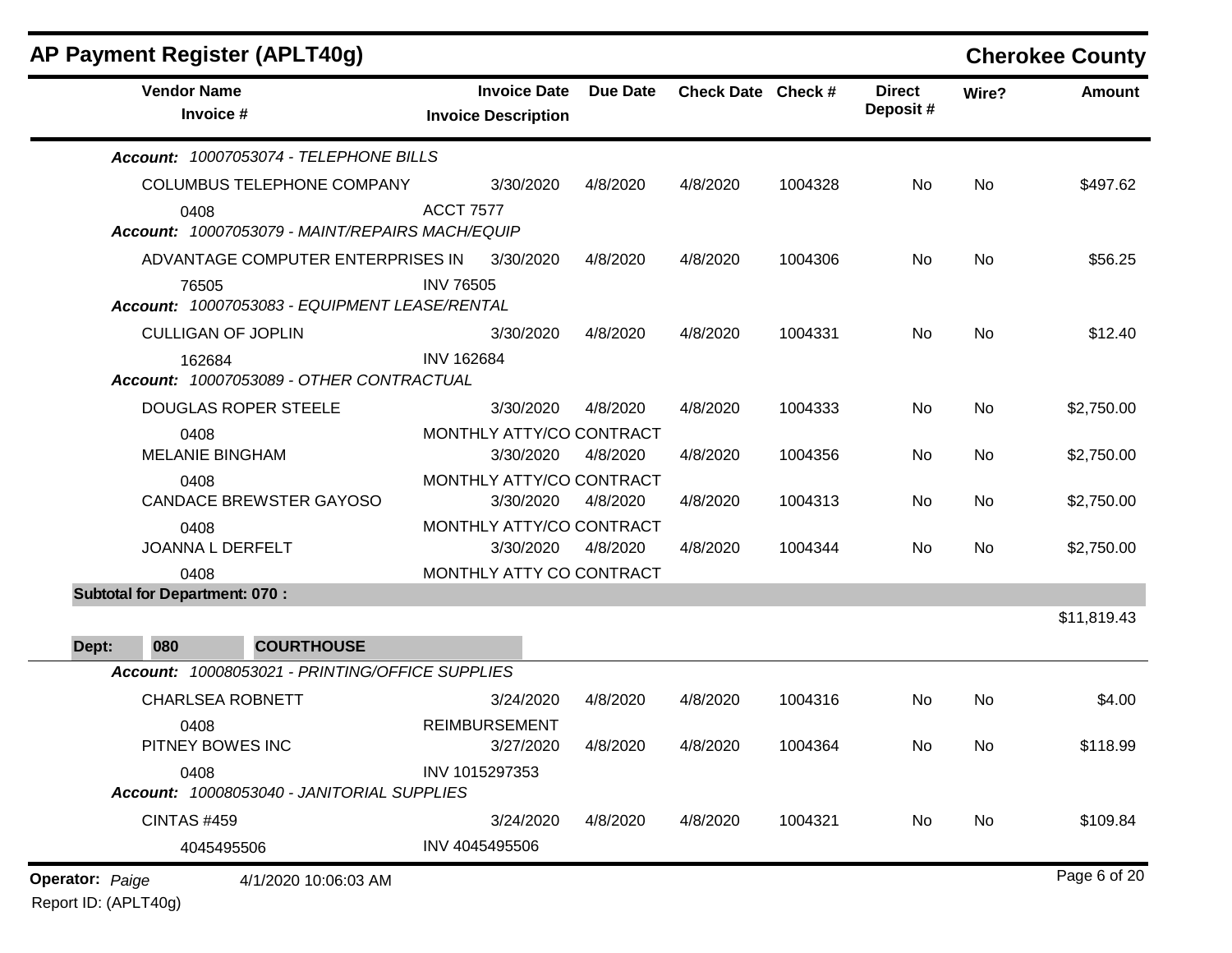| <b>AP Payment Register (APLT40g)</b>                     |                                                   |                 |                    |         |                            |           | <b>Cherokee County</b> |
|----------------------------------------------------------|---------------------------------------------------|-----------------|--------------------|---------|----------------------------|-----------|------------------------|
| <b>Vendor Name</b><br>Invoice #                          | <b>Invoice Date</b><br><b>Invoice Description</b> | <b>Due Date</b> | Check Date Check # |         | <b>Direct</b><br>Deposit # | Wire?     | <b>Amount</b>          |
| ETTINGER'S OFFICE SUPPLY                                 | 3/24/2020                                         | 4/8/2020        | 4/8/2020           | 1004335 | <b>No</b>                  | <b>No</b> | \$147.10               |
| 5274790                                                  | <b>INV 5274790</b>                                |                 |                    |         |                            |           |                        |
| SPRINGFIELD JANITOR SUPPLY                               | 3/26/2020                                         | 4/8/2020        | 4/8/2020           | 1004373 | No                         | <b>No</b> | \$51.50                |
| 625660<br>Account: 10008053072 - GAS, ELECTRIC, WATER    | <b>INV 625660</b>                                 |                 |                    |         |                            |           |                        |
| PRO SOLUTIONS, LLC                                       | 3/24/2020                                         | 4/8/2020        | 4/8/2020           | 1004367 | No.                        | <b>No</b> | \$494.82               |
| 0408<br>EMPIRE DISTRICT ELECTRIC COMPANY                 | INV 2020-02-205<br>3/24/2020                      | 4/8/2020        | 4/8/2020           | 1004334 | <b>No</b>                  | <b>No</b> | \$1,767.06             |
| 0408<br>Account: 10008053074 - UTILITIES/TELEPHONE BILLS | ACCT 305532-35-0                                  |                 |                    |         |                            |           |                        |
| <b>COLUMBUS TELEPHONE COMPANY</b>                        | 3/30/2020                                         | 4/8/2020        | 4/8/2020           | 1004328 | <b>No</b>                  | <b>No</b> | \$1,037.16             |
| 0408<br>Account: 10008053079 - MAINT/REPAIRS MACH/EQUIP  | <b>ACCT 7577</b>                                  |                 |                    |         |                            |           |                        |
| <b>JOE HARDING INC</b>                                   | 3/26/2020                                         | 4/8/2020        | 4/8/2020           | 1004345 | <b>No</b>                  | <b>No</b> | \$447.95               |
| 17008<br>Account: 10008053089 - OTHER CONTRACTUAL        | <b>INV 17008</b>                                  |                 |                    |         |                            |           |                        |
| PITNEY BOWES PURCHASE POWER                              | 3/27/2020                                         | 4/8/2020        | 4/8/2020           | 1004365 | No.                        | <b>No</b> | \$6,027.00             |
| 0408                                                     | ACCT 8000-9000-0557-1587                          |                 |                    |         |                            |           |                        |
| <b>FORENSIC MEDICAL</b>                                  | 3/26/2020                                         | 4/8/2020        | 4/8/2020           | 1004338 | <b>No</b>                  | No        | \$1,650.00             |
| 15024                                                    | <b>INV 15024</b>                                  |                 |                    |         |                            |           |                        |
| <b>KENNETH E MAXTON</b>                                  | 3/30/2020<br><b>CORONER BILLING</b>               | 4/8/2020        | 4/8/2020           | 1004349 | No                         | <b>No</b> | \$400.00               |
| 0408<br><b>Subtotal for Department: 080:</b>             |                                                   |                 |                    |         |                            |           |                        |
|                                                          |                                                   |                 |                    |         |                            |           | \$12,255.42            |
| <b>EMERGENCY PREPAREDNESS</b><br>Dept:<br>090            |                                                   |                 |                    |         |                            |           |                        |
| Account: 10009053072 - GAS, ELECTRIC, WATER              |                                                   |                 |                    |         |                            |           |                        |
| EMPIRE DISTRICT ELECTRIC COMPANY                         | 3/24/2020                                         | 4/8/2020        | 4/8/2020           | 1004334 | No.                        | No        | \$21.30                |
| 0408 EP                                                  | 122003-47-549                                     |                 |                    |         |                            |           |                        |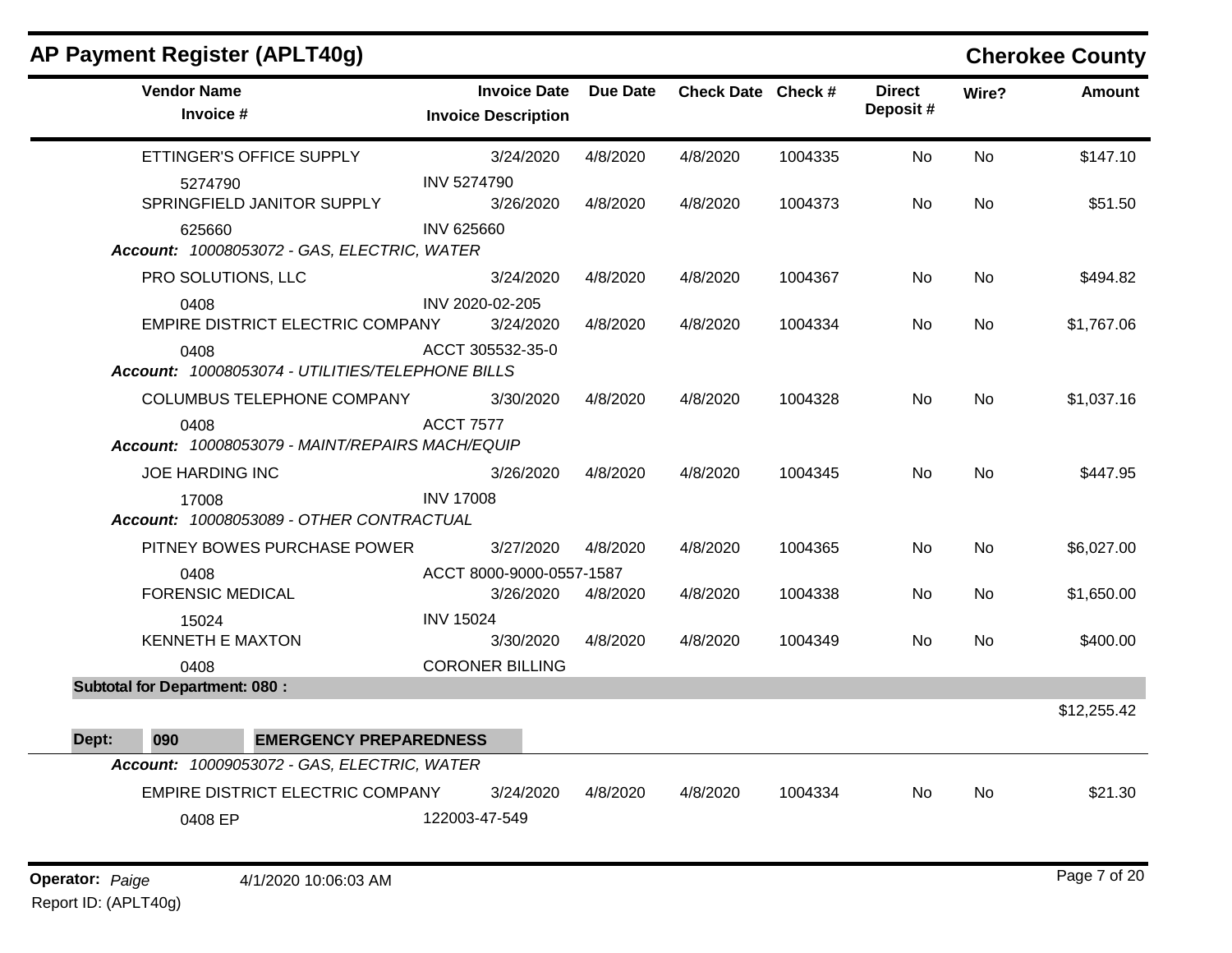|       | AP Payment Register (APLT40g)        |                                         |                                                   |                 |                    |         |                           |           | <b>Cherokee County</b> |
|-------|--------------------------------------|-----------------------------------------|---------------------------------------------------|-----------------|--------------------|---------|---------------------------|-----------|------------------------|
|       | <b>Vendor Name</b><br>Invoice #      |                                         | <b>Invoice Date</b><br><b>Invoice Description</b> | <b>Due Date</b> | Check Date Check # |         | <b>Direct</b><br>Deposit# | Wire?     | <b>Amount</b>          |
|       |                                      | EMPIRE DISTRICT ELECTRIC COMPANY        | 3/24/2020                                         | 4/8/2020        | 4/8/2020           | 1004334 | No                        | <b>No</b> | \$35.23                |
|       | 0408 EP                              |                                         | 122003-47-002                                     |                 |                    |         |                           |           |                        |
|       |                                      | <b>EMPIRE DISTRICT ELECTRIC COMPANY</b> | 3/24/2020                                         | 4/8/2020        | 4/8/2020           | 1004334 | No                        | <b>No</b> | \$21.30                |
|       | 0408 EP                              |                                         | 122003-47-849                                     |                 |                    |         |                           |           |                        |
|       |                                      | EMPIRE DISTRICT ELECTRIC COMPANY        | 3/24/2020                                         | 4/8/2020        | 4/8/2020           | 1004334 | No.                       | No.       | \$32.81                |
|       | 0408 EP                              | Account: 10009053074 - TELEPHONE BILLS  | 122003-47-968                                     |                 |                    |         |                           |           |                        |
|       |                                      | <b>COLUMBUS TELEPHONE COMPANY</b>       | 3/30/2020                                         | 4/8/2020        | 4/8/2020           | 1004328 | No                        | <b>No</b> | \$85.21                |
|       | 0408                                 |                                         | <b>ACCT 7577</b>                                  |                 |                    |         |                           |           |                        |
|       | <b>Subtotal for Department: 090:</b> |                                         |                                                   |                 |                    |         |                           |           |                        |
|       |                                      |                                         |                                                   |                 |                    |         |                           |           | \$195.85               |
| Dept: | 095                                  | <b>HUMAN RESOURCE</b>                   |                                                   |                 |                    |         |                           |           |                        |
|       |                                      | Account: 10009553074 - TELEPHONE BILLS  |                                                   |                 |                    |         |                           |           |                        |
|       |                                      | COLUMBUS TELEPHONE COMPANY              | 3/30/2020                                         | 4/8/2020        | 4/8/2020           | 1004328 | No                        | No.       | \$39.78                |
|       | 0408                                 |                                         | <b>ACCT 7577</b>                                  |                 |                    |         |                           |           |                        |
|       | <b>Subtotal for Department: 095:</b> |                                         |                                                   |                 |                    |         |                           |           |                        |
|       |                                      |                                         |                                                   |                 |                    |         |                           |           | \$39.78                |
| Dept: | 150                                  | <b>COMPUTER PROGRAMMING</b>             |                                                   |                 |                    |         |                           |           |                        |
|       |                                      | Account: 10015053074 - TELEPHONE BILLS  |                                                   |                 |                    |         |                           |           |                        |
|       |                                      | <b>COLUMBUS TELEPHONE COMPANY</b>       | 3/30/2020                                         | 4/8/2020        | 4/8/2020           | 1004328 | No                        | <b>No</b> | \$110.00               |
|       | 0408                                 |                                         | <b>ACCT 7577</b>                                  |                 |                    |         |                           |           |                        |
|       | <b>Subtotal for Department: 150:</b> |                                         |                                                   |                 |                    |         |                           |           |                        |
|       |                                      |                                         |                                                   |                 |                    |         |                           |           | \$110.00               |
| Dept: | 190                                  | 911 MAPPING                             |                                                   |                 |                    |         |                           |           |                        |
|       |                                      | Account: 10019053074 - TELEPHONE BILLS  |                                                   |                 |                    |         |                           |           |                        |
|       |                                      | COLUMBUS TELEPHONE COMPANY              | 3/30/2020                                         | 4/8/2020        | 4/8/2020           | 1004328 | No                        | <b>No</b> | \$87.61                |
|       | 0408                                 |                                         | <b>ACCT 7577</b>                                  |                 |                    |         |                           |           |                        |
|       |                                      |                                         |                                                   |                 |                    |         |                           |           |                        |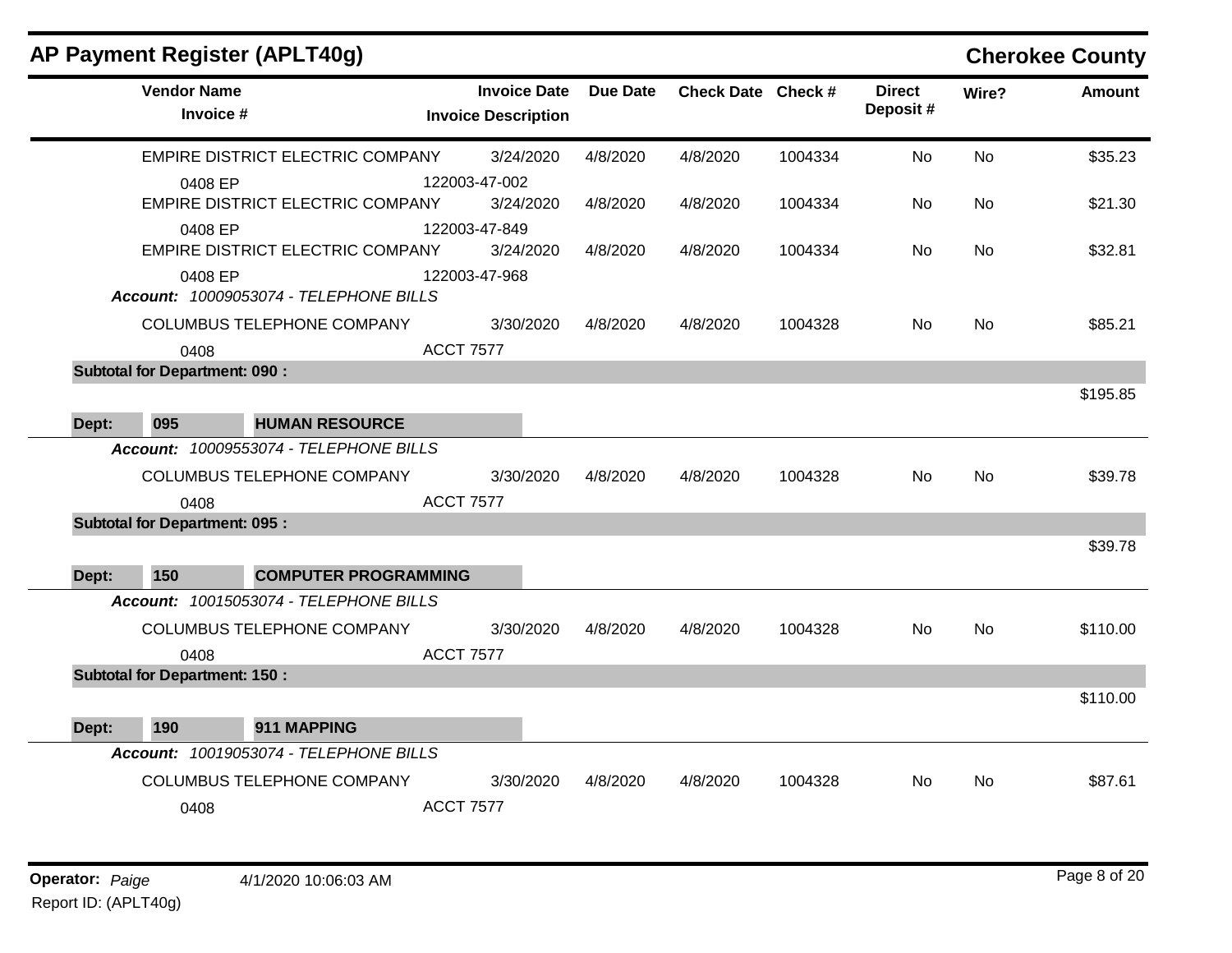|              | AP Payment Register (APLT40g)                         |                                                   |          |                    |         |                           |           | <b>Cherokee County</b> |
|--------------|-------------------------------------------------------|---------------------------------------------------|----------|--------------------|---------|---------------------------|-----------|------------------------|
|              | <b>Vendor Name</b><br>Invoice #                       | <b>Invoice Date</b><br><b>Invoice Description</b> | Due Date | Check Date Check # |         | <b>Direct</b><br>Deposit# | Wire?     | Amount                 |
|              | <b>Subtotal for Department: 190:</b>                  |                                                   |          |                    |         |                           |           | \$87.61                |
| Dept:        | 210<br><b>GIS INFO HANDLING SYSTEM</b>                |                                                   |          |                    |         |                           |           |                        |
|              | Account: 10021053089 - OTHER CONTRACTUAL              |                                                   |          |                    |         |                           |           |                        |
|              | <b>RODNEY SANDERS</b>                                 | 3/24/2020                                         | 4/8/2020 | 4/8/2020           | 1004369 | <b>No</b>                 | <b>No</b> | \$1,340.33             |
|              | 20200301                                              | INV 2020-03-01                                    |          |                    |         |                           |           |                        |
|              | <b>Subtotal for Department: 210:</b>                  |                                                   |          |                    |         |                           |           |                        |
|              |                                                       |                                                   |          |                    |         |                           |           | \$1,340.33             |
|              | <b>Subtotal for Fund: 100:</b>                        |                                                   |          |                    |         |                           |           |                        |
|              |                                                       |                                                   |          |                    |         |                           |           | \$51,337.46            |
| 110<br>Fund: | <b>ROAD AND BRIDGE</b>                                |                                                   |          |                    |         |                           |           |                        |
| Dept:        | 000<br><b>NON-DEPARTMENTAL</b>                        |                                                   |          |                    |         |                           |           |                        |
|              | Account: 11000053030 - GASOLINE                       |                                                   |          |                    |         |                           |           |                        |
|              | JIM WOODS MARKETING INC                               | 2/8/2020                                          | 4/8/2020 | 4/8/2020           | 1004343 | No.                       | <b>No</b> | \$3,061.51             |
|              | 0035336-IN HWY<br>JIM WOODS MARKETING INC             | INV # 0035336-IN<br>6/14/2020                     | 4/8/2020 | 4/8/2020           | 1004343 | <b>No</b>                 | <b>No</b> | \$2,410.44             |
|              | 0035937I-IN HWY<br>Account: 11000053031 - DIESEL FUEL | INV # 0035937                                     |          |                    |         |                           |           |                        |
|              | JIM WOODS MARKETING INC                               | 2/8/2020                                          | 4/8/2020 | 4/8/2020           | 1004343 | <b>No</b>                 | <b>No</b> | \$14,940.56            |
|              | 0035336-IN HWY<br>MFA OIL - NEOSHO 1055               | INV # 0035336-IN<br>3/25/2020                     | 4/8/2020 | 4/8/2020           | 1004359 | <b>No</b>                 | <b>No</b> | \$377.76               |
|              | 1629707 HWY<br>MFA OIL - NEOSHO 1055                  | INV #1629707<br>3/25/2020                         | 4/8/2020 | 4/8/2020           | 1004359 | No                        | <b>No</b> | \$342.02               |
|              | 1629715 HWY<br>JIM WOODS MARKETING INC                | INV #1629715<br>6/14/2020                         | 4/8/2020 | 4/8/2020           | 1004343 | No                        | <b>No</b> | \$12,819.42            |
|              | 0035937I-IN HWY<br>Account: 11000053032 - OIL/GREASE  | INV # 0035937                                     |          |                    |         |                           |           |                        |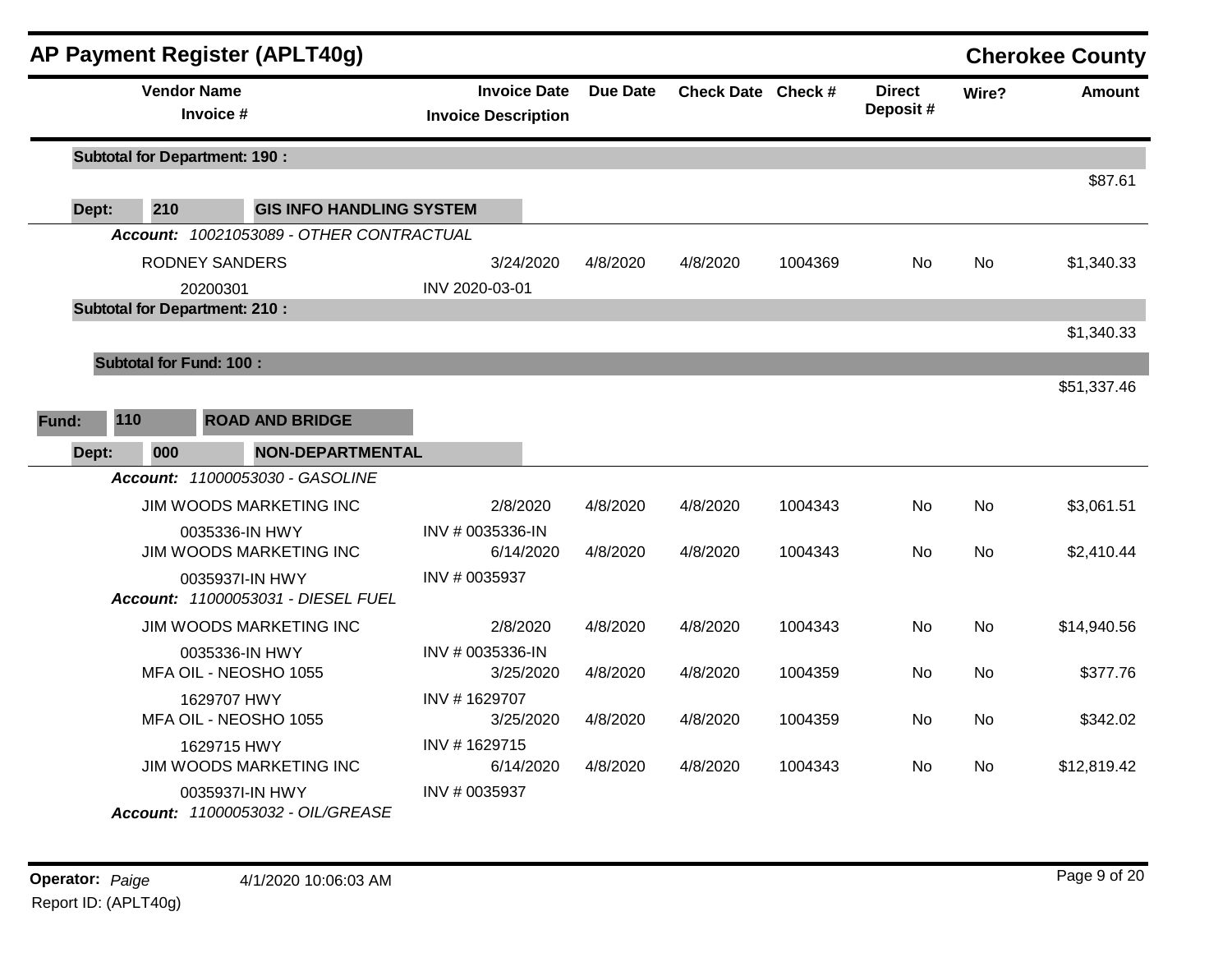### **AP Payment Register (APLT40g) Cherokee County Vendor Name Invoice Date** Due Date **Invoice # Check Date Check # Invoice Description Direct Wire? Amount Deposit #** FROST OIL COMPANY 0204215-IN HWY 3/19/2020 4/8/2020 4/8/2020 1004340 No \$265.67 INV # 0204215-IN No *Account: 11000053034 - ASPHALT* BLEVINS ASPHALT CONSTRUCTION CO INC 4350 HWY 3/26/2020 4/8/2020 4/8/2020 1004310 No \$338.12 INV # 4350 No BLEVINS ASPHALT CONSTRUCTION CO INC 3/16/2020 4325 HWY 3/16/2020 4/8/2020 4/8/2020 1004310 No \$200.66 INV # 4325 No *Account: 11000053035 - ROCK* CHEROKEE COUNTY SPORTSMAN ASSN MARCH 2020 HWY 3/30/2020 4/8/2020 4/8/2020 1004320 No \$1,500.00 YEARLY PAYMENT FOR CLAY No *Account: 11000053042 - BREAKROOM SUPPLIES* APPLEMARKET 3798331 HWY 3/20/2020 4/8/2020 4/8/2020 1004308 No \$6.95 INV # 3798331 No CLEAN THE UNIFORM CO JOPLIN 20128729 HWY 3/23/2020 4/8/2020 4/8/2020 1004326 No \$35.43 INV # 20128729 No CLEAN THE UNIFORM CO JOPLIN 20127255 HWY 3/16/2020 4/8/2020 4/8/2020 1004326 No \$15.97 INV # 20127255 No APPLEMARKET 3325531 HWY 3/31/2020 4/8/2020 4/8/2020 1004308 No \$7.99 INV #3325531 No *Account: 11000053074 - UTILITIES/TELEPHONE BILLS* CITY OF COLUMBUS 08-88010-00 HWY 10 3/30/2020 4/8/2020 4/8/2020 1004323 No \$120.00 ACCT B# 08-88010-00 No *Account: 11000053079 - MACHINERY/EQUIPMENT* JOHN FABICK TRACTOR CO JO56953 A 2/25/2020 4/8/2020 4/8/2020 1004346 No (\$1,539.70) JO56953 No NATALINIS AUTOMOTIVE 730329 HWY 3/18/2020 4/8/2020 4/8/2020 1004362 No \$21.99 INV # 730329 No POWERPLAN 87002-40937 HWY 8 3/26/2020 4/8/2020 4/8/2020 1004366 No \$1,003.14 ACCT # 87002-40937 No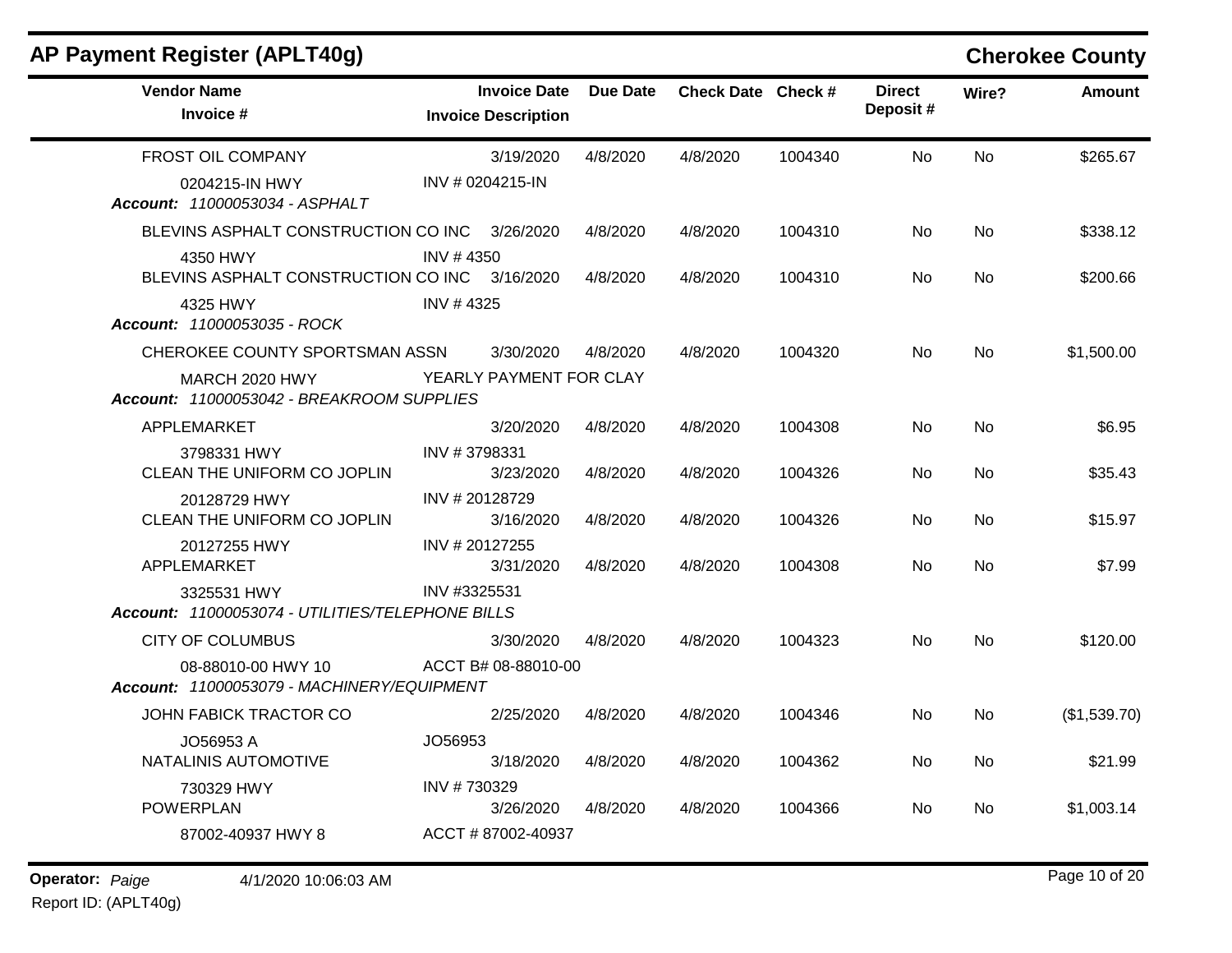| AP Payment Register (APLT40g)             |                                                   |                 |                    |         |                            |           | <b>Cherokee County</b> |
|-------------------------------------------|---------------------------------------------------|-----------------|--------------------|---------|----------------------------|-----------|------------------------|
| <b>Vendor Name</b><br>Invoice #           | <b>Invoice Date</b><br><b>Invoice Description</b> | <b>Due Date</b> | Check Date Check # |         | <b>Direct</b><br>Deposit # | Wire?     | <b>Amount</b>          |
| <b>CALLS SERVICE</b>                      | 3/4/2020                                          | 4/8/2020        | 4/8/2020           | 1004312 | No                         | <b>No</b> | \$241.00               |
| 87071 HWY<br><b>MADDOCK CONSTRUCTION</b>  | INV #87071<br>3/5/2020                            | 4/8/2020        | 4/8/2020           | 1004351 | No                         | No        | \$28.57                |
| 900033 HWY<br>TRUE VALUE COLUMBUS         | INV# 900033<br>3/26/2020                          | 4/8/2020        | 4/8/2020           | 1004376 | No                         | No        | \$0.68                 |
| A400758 HWY<br>JOHN FABICK TRACTOR CO     | INV # A400758<br>3/24/2020                        | 4/8/2020        | 4/8/2020           | 1004346 | No                         | No        | \$20.76                |
| PIJO0385802 HWY<br>JOHN FABICK TRACTOR CO | INV # PIJO0385802<br>3/19/2020                    | 4/8/2020        | 4/8/2020           | 1004346 | No                         | No        | \$23.48                |
| PIJO0385488 HWY<br>JOHN FABICK TRACTOR CO | INV # PIJO0385488<br>3/30/2020                    | 4/8/2020        | 4/8/2020           | 1004346 | No                         | <b>No</b> | \$457.84               |
| pijo0386232 HWY<br>JOHN FABICK TRACTOR CO | INV # PIJO0386232<br>3/18/2020                    | 4/8/2020        | 4/8/2020           | 1004346 | No                         | No        | \$318.60               |
| PIJO0385391 HWY<br>JOHN FABICK TRACTOR CO | INV # PIJO0385391<br>3/17/2020                    | 4/8/2020        | 4/8/2020           | 1004346 | No                         | <b>No</b> | \$776.79               |
| PIJO0385269 HWY<br>JOHN FABICK TRACTOR CO | INV # PIJO0385269<br>3/20/2020                    | 4/8/2020        | 4/8/2020           | 1004346 | No                         | No        | \$9.60                 |
| PIJO0385577 HWY<br>JOHN FABICK TRACTOR CO | INV # PIJO0385577<br>3/30/2020                    | 4/8/2020        | 4/8/2020           | 1004346 | No                         | <b>No</b> | \$115.26               |
| PIJO0386233 HWY<br>JOHN FABICK TRACTOR CO | INV # PIJO0386233<br>3/30/2020                    | 4/8/2020        | 4/8/2020           | 1004346 | No                         | <b>No</b> | \$192.08               |
| PIJO0386234 HWY<br>JOHN FABICK TRACTOR CO | INV #PIJO0386234<br>3/23/2020                     | 4/8/2020        | 4/8/2020           | 1004346 | No                         | No        | \$1,402.91             |
| SIJO0099000 HWY<br>JOHN FABICK TRACTOR CO | <b>INV # SIJO0099000</b><br>3/19/2020             | 4/8/2020        | 4/8/2020           | 1004346 | No                         | <b>No</b> | \$1,325.00             |
| PIJO0385487 HWY<br>JOHN FABICK TRACTOR CO | INV # PIJO0385487<br>3/18/2020                    | 4/8/2020        | 4/8/2020           | 1004346 | No                         | <b>No</b> | \$8.10                 |
| PIJO0385390 HWY<br>JOHN FABICK TRACTOR CO | INV # PIJO0385390<br>3/25/2020                    | 4/8/2020        | 4/8/2020           | 1004346 | No                         | No        | \$2,986.77             |
| PIJO0385890 HWY                           | INV # PIJO0385890                                 |                 |                    |         |                            |           |                        |

**Operator:** Paige 4/1/2020 10:06:03 AM Page 11 of 20 Report ID: (APLT40g)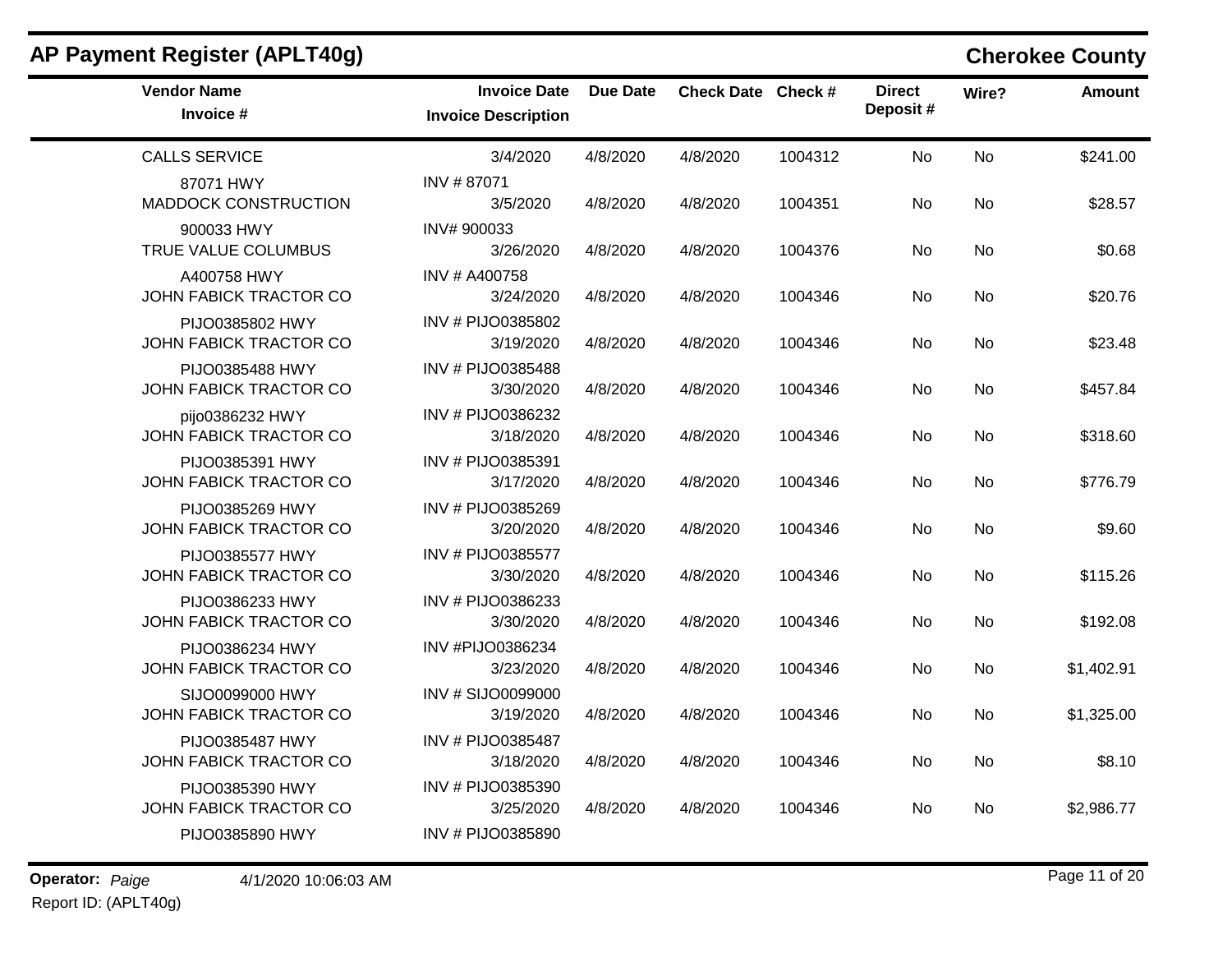| AP Payment Register (APLT40g)                        |                                                   |                 |                    |         |                           |           | <b>Cherokee County</b> |
|------------------------------------------------------|---------------------------------------------------|-----------------|--------------------|---------|---------------------------|-----------|------------------------|
| <b>Vendor Name</b><br>Invoice #                      | <b>Invoice Date</b><br><b>Invoice Description</b> | <b>Due Date</b> | Check Date Check # |         | <b>Direct</b><br>Deposit# | Wire?     | Amount                 |
| NATALINIS AUTOMOTIVE                                 | 3/19/2020                                         | 4/8/2020        | 4/8/2020           | 1004362 | No                        | <b>No</b> | \$69.13                |
| 730382 HWY<br>NATALINIS AUTOMOTIVE                   | INV #730382<br>3/23/2020                          | 4/8/2020        | 4/8/2020           | 1004361 | No                        | No        | \$59.98                |
| 730651 HWY<br><b>FARMERS COOPERATIVE ASSOCIATION</b> | INV #730651<br>3/20/2020                          | 4/8/2020        | 4/8/2020           | 1004336 | No                        | No        | \$33.50                |
| 271125 HWY<br>NATALINIS AUTOMOTIVE                   | INV # 271125<br>3/20/2020                         | 4/8/2020        | 4/8/2020           | 1004361 | No                        | No        | \$86.41                |
| 730498 HWY<br><b>FARMERS COOPERATIVE ASSOCIATION</b> | INV #730498<br>3/23/2020                          | 4/8/2020        | 4/8/2020           | 1004336 | No                        | No        | \$9.98                 |
| 271273 HWY<br>NATALINIS AUTOMOTIVE                   | INV # 271273<br>3/20/2020                         | 4/8/2020        | 4/8/2020           | 1004362 | No                        | No        | (\$30.87)              |
| 730466 HWY<br>SAFETY-KLEEN SYSTEMS, INC              | INV #730466<br>3/19/2020                          | 4/8/2020        | 4/8/2020           | 1004371 | No                        | No        | \$360.00               |
| 82523158 HWY<br>NATALINIS AUTOMOTIVE                 | <b>SOLVENT</b><br>3/20/2020                       | 4/8/2020        | 4/8/2020           | 1004361 | No                        | No        | \$8.39                 |
| 730442 HWY<br>NATALINIS AUTOMOTIVE                   | INV #730442<br>3/19/2020                          | 4/8/2020        | 4/8/2020           | 1004362 | No                        | No        | \$18.27                |
| 730394 HWY<br>PRODUCTIVITY PLUS ACCOUNT              | INV #730394<br>3/30/2020                          | 4/8/2020        | 4/8/2020           | 1004368 | No                        | No        | \$290.15               |
| 4290 5276 HWY<br><b>FLEETPRIDE</b>                   | ACCT # 6035 1811 4290 5276<br>3/16/2020           | 4/8/2020        | 4/8/2020           | 1004337 | No                        | No.       | \$519.85               |
| 47878163 HWY<br>NATALINIS AUTOMOTIVE                 | INV #47878163<br>3/23/2020                        | 4/8/2020        | 4/8/2020           | 1004361 | No                        | No        | \$109.52               |
| 730664 HWY<br><b>FLEETPRIDE</b>                      | INV #730664<br>3/23/2020                          | 4/8/2020        | 4/8/2020           | 1004337 | No                        | <b>No</b> | \$122.20               |
| 48334131 HWY<br>NATALINIS AUTOMOTIVE                 | INV #48334131<br>3/20/2020                        | 4/8/2020        | 4/8/2020           | 1004361 | No                        | No.       | \$10.83                |
| 730465 HWY<br>NATALINIS AUTOMOTIVE                   | INV #730465<br>3/19/2020                          | 4/8/2020        | 4/8/2020           | 1004362 | No                        | No        | \$93.41                |
| 730368 HWY                                           | INV #730368                                       |                 |                    |         |                           |           |                        |

Report ID: (APLT40g)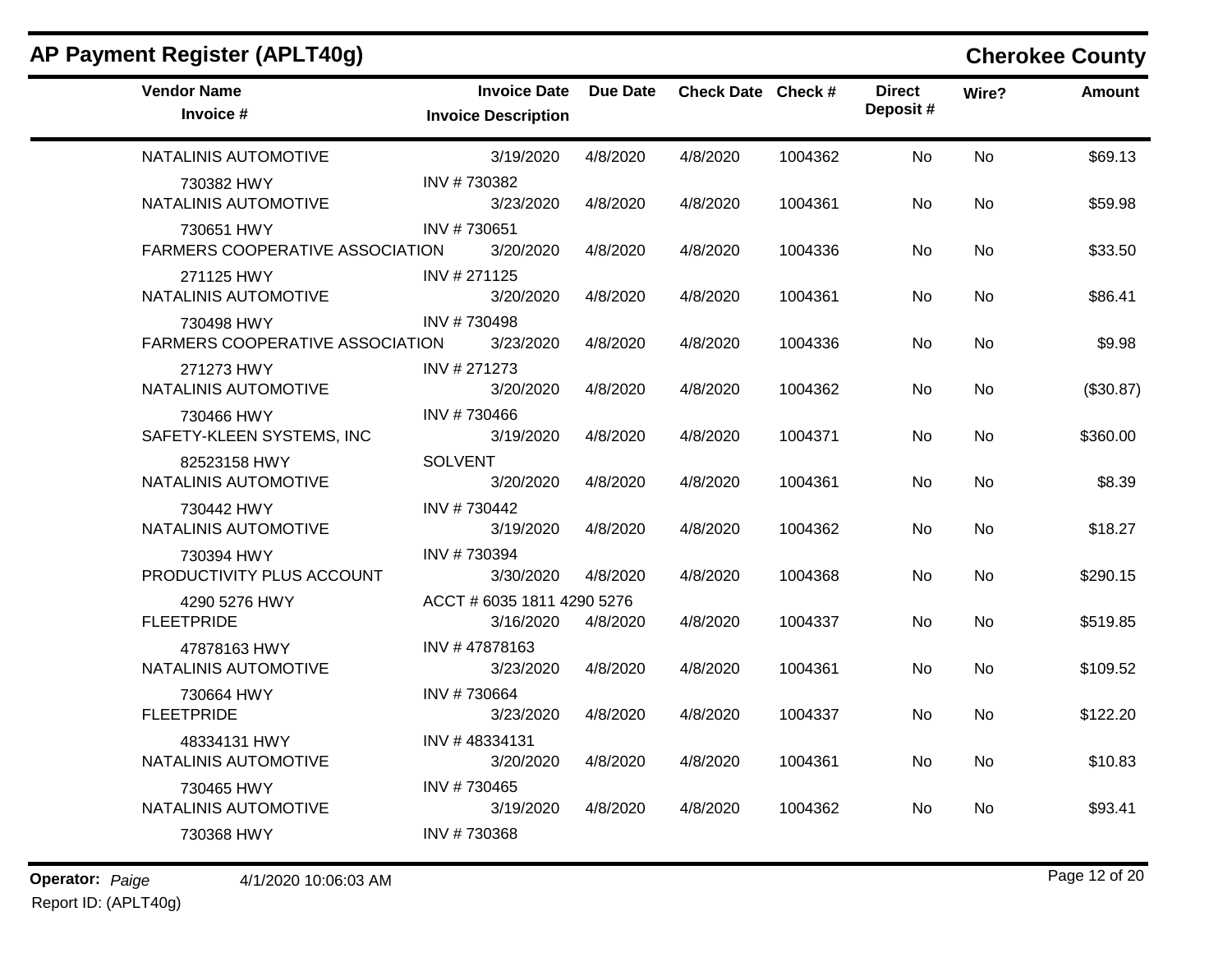| <b>Vendor Name</b><br>Invoice #          | <b>Invoice Date</b><br><b>Invoice Description</b> | Due Date | Check Date Check # |         | <b>Direct</b><br>Deposit# | Wire?     | <b>Amount</b> |
|------------------------------------------|---------------------------------------------------|----------|--------------------|---------|---------------------------|-----------|---------------|
| JOPLIN FREIGHTLINER SALES INC            | 3/17/2020                                         | 4/8/2020 | 4/8/2020           | 1004347 | <b>No</b>                 | <b>No</b> | \$208.48      |
| 58449406 HWY<br>FULL SERVICE AUTOMOTIVE  | INV #58449406<br>3/27/2020                        | 4/8/2020 | 4/8/2020           | 1004341 | No                        | No        | \$55.00       |
| 635898 HWY<br>NATALINIS AUTOMOTIVE       | INV # 635898<br>3/17/2020                         | 4/8/2020 | 4/8/2020           | 1004362 | <b>No</b>                 | <b>No</b> | \$45.44       |
| 730172 HWY<br>NATALINIS AUTOMOTIVE       | INV #730172<br>3/17/2020                          | 4/8/2020 | 4/8/2020           | 1004362 | No                        | <b>No</b> | \$62.11       |
| 730180 HWY<br>NATALINIS AUTOMOTIVE       | INV #730180<br>3/17/2020                          | 4/8/2020 | 4/8/2020           | 1004362 | No                        | No        | \$136.32      |
| 730188 HWY<br>NATALINIS AUTOMOTIVE       | INV #730188<br>3/18/2020                          | 4/8/2020 | 4/8/2020           | 1004362 | <b>No</b>                 | <b>No</b> | \$319.00      |
| 730266 HWY<br>NATALINIS AUTOMOTIVE       | INV #730266<br>3/18/2020                          | 4/8/2020 | 4/8/2020           | 1004362 | No                        | <b>No</b> | \$111.96      |
| 730284 HWY<br>NATALINIS AUTOMOTIVE       | INV #730284<br>3/18/2020                          | 4/8/2020 | 4/8/2020           | 1004362 | No                        | <b>No</b> | \$14.98       |
| 730285 HWY<br>NATALINIS AUTOMOTIVE       | INV #730285<br>3/18/2020                          | 4/8/2020 | 4/8/2020           | 1004362 | No                        | <b>No</b> | \$24.98       |
| 730290 HWY<br><b>FLEETPRIDE</b>          | INV #730290<br>3/18/2020                          | 4/8/2020 | 4/8/2020           | 1004337 | No                        | <b>No</b> | \$181.80      |
| 48047975 HWY<br>NATALINIS AUTOMOTIVE     | INV #48047975<br>3/24/2020                        | 4/8/2020 | 4/8/2020           | 1004361 | No                        | <b>No</b> | \$19.86       |
| 730748 HWY<br>SAFETY FIRST SUPPLY CO LLC | INV #730748<br>3/18/2020                          | 4/8/2020 | 4/8/2020           | 1004370 | No                        | <b>No</b> | \$579.50      |
| 20-30586 HWY<br>NATALINIS AUTOMOTIVE     | INV # 20-30586<br>3/19/2020                       | 4/8/2020 | 4/8/2020           | 1004362 | <b>No</b>                 | <b>No</b> | (\$44.84)     |
| 730416 HWY<br>NATALINIS AUTOMOTIVE       | INV #730416<br>3/24/2020                          | 4/8/2020 | 4/8/2020           | 1004361 | <b>No</b>                 | <b>No</b> | \$92.72       |
| 730762 HWY<br>NATALINIS AUTOMOTIVE       | INV #730762<br>3/26/2020                          | 4/8/2020 | 4/8/2020           | 1004362 | No                        | No        | \$512.84      |
| 730946 HWY                               | INV #730946                                       |          |                    |         |                           |           |               |

# **AP Payment Register (APLT40g) Cherokee County**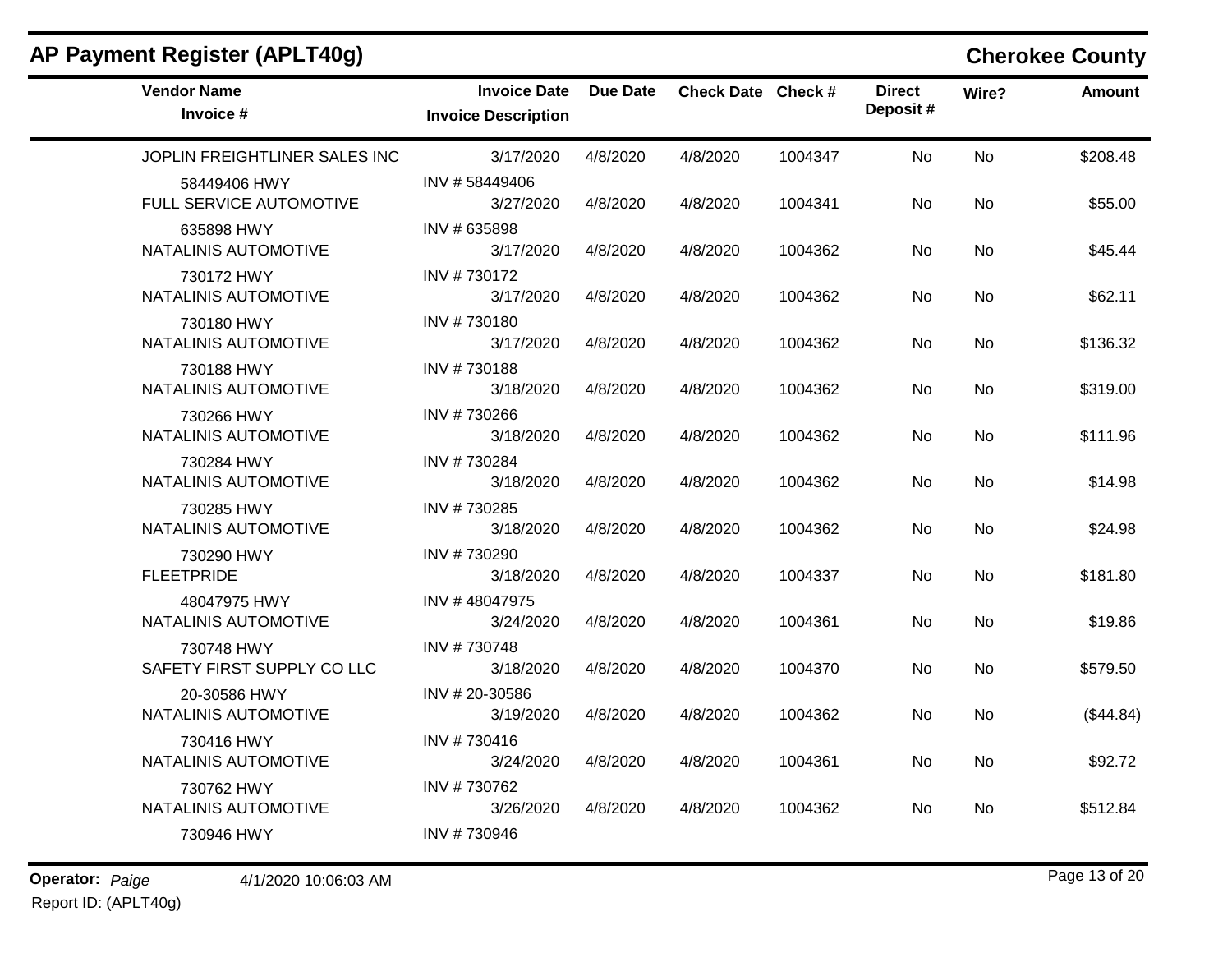|       |                                | <b>AP Payment Register (APLT40g)</b>                       |                                                   |                 |                    |         |                           |           | <b>Cherokee County</b> |
|-------|--------------------------------|------------------------------------------------------------|---------------------------------------------------|-----------------|--------------------|---------|---------------------------|-----------|------------------------|
|       |                                | <b>Vendor Name</b><br>Invoice #                            | <b>Invoice Date</b><br><b>Invoice Description</b> | <b>Due Date</b> | Check Date Check # |         | <b>Direct</b><br>Deposit# | Wire?     | Amount                 |
|       |                                | MIKE CARPINO FORD MERCURY INC                              | 3/25/2020                                         | 4/8/2020        | 4/8/2020           | 1004360 | No                        | <b>No</b> | \$117.08               |
|       |                                | 112988 HWY<br>NATALINIS AUTOMOTIVE                         | INV #112988<br>3/26/2020                          | 4/8/2020        | 4/8/2020           | 1004361 | No.                       | No        | \$136.49               |
|       |                                | 730948 HWY<br><b>NATALINIS AUTOMOTIVE</b>                  | INV #730948<br>3/26/2020                          | 4/8/2020        | 4/8/2020           | 1004361 | No.                       | No        | \$5.29                 |
|       |                                | 730956 HWY<br>NATALINIS AUTOMOTIVE                         | INV #730956<br>3/27/2020                          | 4/8/2020        | 4/8/2020           | 1004361 | No                        | No        | \$14.58                |
|       |                                | 731121 HWY<br><b>AMERICAN BATTERY</b>                      | INV #731121<br>3/19/2020                          | 4/8/2020        | 4/8/2020           | 1004307 | No                        | No        | \$63.16                |
|       |                                | 18274 HWY<br>Account: 11000053084 - CELL PHONE CHARGES     | INV #18274                                        |                 |                    |         |                           |           |                        |
|       |                                | <b>US CELLULAR</b>                                         | 3/20/2020                                         | 4/8/2020        | 4/8/2020           | 1004379 | <b>No</b>                 | <b>No</b> | \$53.68                |
|       |                                | 0363949801 HWY<br>Account: 11000053089 - OTHER CONTRACTUAL | INV #0363949801                                   |                 |                    |         |                           |           |                        |
|       |                                | <b>CINTAS CORP</b>                                         | 3/13/2020                                         | 4/8/2020        | 4/8/2020           | 1004322 | No.                       | <b>No</b> | \$30.09                |
|       |                                | 8404554885 HWY                                             | INV #8404554885                                   |                 |                    |         |                           |           |                        |
|       |                                | <b>Subtotal for Department: 000:</b>                       |                                                   |                 |                    |         |                           |           |                        |
|       |                                |                                                            |                                                   |                 |                    |         |                           |           | \$48,336.64            |
|       | <b>Subtotal for Fund: 110:</b> |                                                            |                                                   |                 |                    |         |                           |           |                        |
|       |                                |                                                            |                                                   |                 |                    |         |                           |           | \$48,336.64            |
| Fund: | 130                            | <b>NOXIOUS WEED</b>                                        |                                                   |                 |                    |         |                           |           |                        |
| Dept: | 000                            | <b>NON-DEPARTMENTAL</b>                                    |                                                   |                 |                    |         |                           |           |                        |
|       |                                | Account: 13000053074 - TELEPHONE BILLS                     |                                                   |                 |                    |         |                           |           |                        |
|       |                                | COLUMBUS TELEPHONE COMPANY                                 | 3/30/2020                                         | 4/8/2020        | 4/8/2020           | 1004328 | No                        | No        | \$110.82               |
|       |                                | 0408 NOX                                                   | <b>ACCT 2293</b>                                  |                 |                    |         |                           |           |                        |
|       |                                | <b>Subtotal for Department: 000:</b>                       |                                                   |                 |                    |         |                           |           |                        |
|       |                                |                                                            |                                                   |                 |                    |         |                           |           | \$110.82               |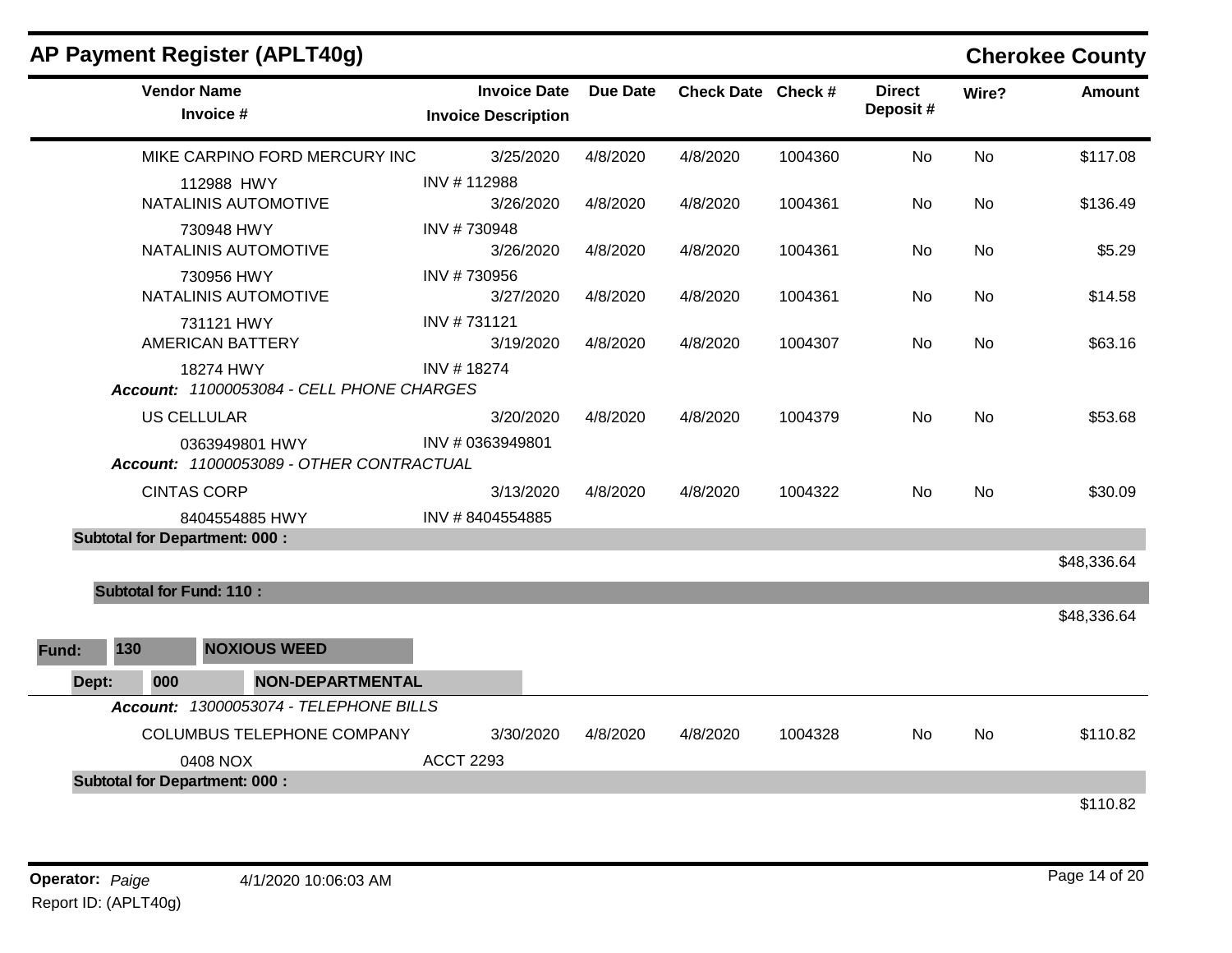|       |     | <b>AP Payment Register (APLT40g)</b>                     |                                                   |                 |                    |         |                           |           | <b>Cherokee County</b> |
|-------|-----|----------------------------------------------------------|---------------------------------------------------|-----------------|--------------------|---------|---------------------------|-----------|------------------------|
|       |     | <b>Vendor Name</b><br>Invoice #                          | <b>Invoice Date</b><br><b>Invoice Description</b> | <b>Due Date</b> | Check Date Check # |         | <b>Direct</b><br>Deposit# | Wire?     | <b>Amount</b>          |
|       |     | <b>Subtotal for Fund: 130:</b>                           |                                                   |                 |                    |         |                           |           |                        |
|       |     |                                                          |                                                   |                 |                    |         |                           |           | \$110.82               |
| Fund: | 140 | <b>HEALTH</b>                                            |                                                   |                 |                    |         |                           |           |                        |
| Dept: | 000 | <b>NON-DEPARTMENTAL</b>                                  |                                                   |                 |                    |         |                           |           |                        |
|       |     | Account: 14000053072 - GAS, ELECTRIC, WATER/PHONE        |                                                   |                 |                    |         |                           |           |                        |
|       |     | EMPIRE DISTRICT ELECTRIC COMPANY                         | 3/24/2020                                         | 4/8/2020        | 4/8/2020           | 1004334 | <b>No</b>                 | <b>No</b> | \$367.66               |
|       |     | 0408 HE<br><b>COLUMBUS TELEPHONE COMPANY</b>             | ACCT 616527-32-1<br>3/30/2020                     | 4/8/2020        | 4/8/2020           | 1004328 | No                        | <b>No</b> | \$57.26                |
|       |     | 0408 HE<br><b>CITY OF COLUMBUS</b>                       | <b>ACCT 2311</b><br>3/30/2020                     | 4/8/2020        | 4/8/2020           | 1004324 | No                        | <b>No</b> | \$60.00                |
|       |     | 0408 HE<br><b>COLUMBUS TELEPHONE COMPANY</b>             | ACCT 07-17240-00<br>3/30/2020                     | 4/8/2020        | 4/8/2020           | 1004328 | No                        | <b>No</b> | \$409.39               |
|       |     | 0408 HE1<br>Account: 14000053076 - PROFESSIONAL SERVICES | <b>ACCT 2060</b>                                  |                 |                    |         |                           |           |                        |
|       |     | <b>CDL ELECTRIC</b>                                      | 3/24/2020                                         | 4/8/2020        | 4/8/2020           | 1004314 | <b>No</b>                 | <b>No</b> | \$70.00                |
|       |     | W23836<br><b>MARMIC FIRE &amp; SAFETY CO</b>             | <b>INV W23836</b><br>3/24/2020                    | 4/8/2020        | 4/8/2020           | 1004352 | No.                       | <b>No</b> | \$67.58                |
|       |     | 5274193<br><b>CDL ELECTRIC</b>                           | <b>INV 5274193</b><br>3/30/2020                   | 4/8/2020        | 4/8/2020           | 1004314 | No                        | No        | \$462.17               |
|       |     | W24108<br>Account: 14000053182 - CONTRACTS               | <b>INV W24108</b>                                 |                 |                    |         |                           |           |                        |
|       |     | MEDICAL WASTE SERVICES                                   | 3/26/2020                                         | 4/8/2020        | 4/8/2020           | 1004355 | No                        | <b>No</b> | \$99.00                |
|       |     | W103703                                                  | <b>INV W103703</b>                                |                 |                    |         |                           |           |                        |
|       |     | <b>Subtotal for Department: 000:</b>                     |                                                   |                 |                    |         |                           |           |                        |
|       |     |                                                          |                                                   |                 |                    |         |                           |           | \$1,593.06             |
|       |     | <b>Subtotal for Fund: 140:</b>                           |                                                   |                 |                    |         |                           |           |                        |

\$1,593.06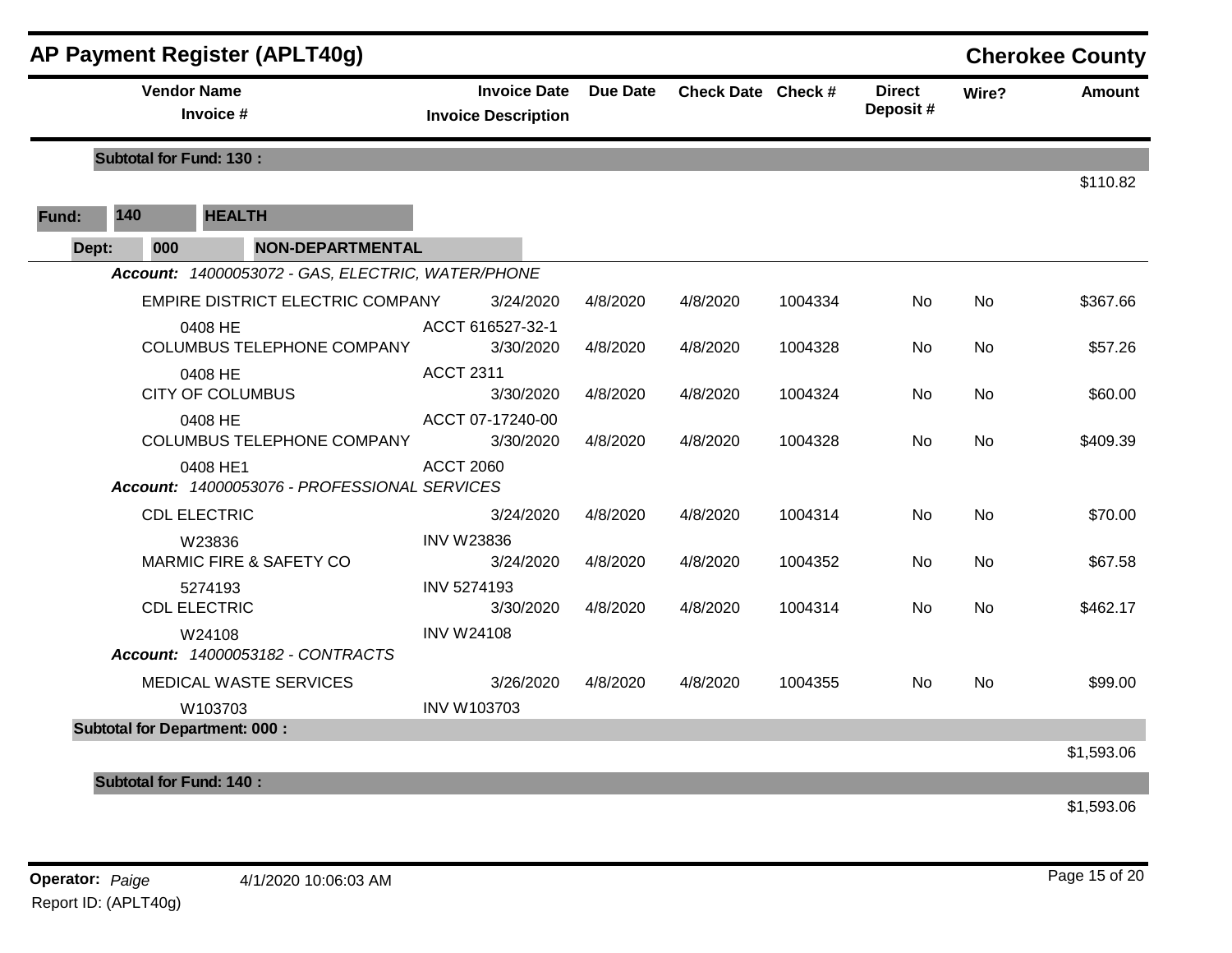|       |       |     | <b>AP Payment Register (APLT40g)</b>      |                            |                     |                 |                    |         |                           |           | <b>Cherokee County</b> |
|-------|-------|-----|-------------------------------------------|----------------------------|---------------------|-----------------|--------------------|---------|---------------------------|-----------|------------------------|
|       |       |     | <b>Vendor Name</b><br>Invoice #           | <b>Invoice Description</b> | <b>Invoice Date</b> | <b>Due Date</b> | Check Date Check # |         | <b>Direct</b><br>Deposit# | Wire?     | <b>Amount</b>          |
| Fund: | 220   |     | <b>AMBULANCE</b>                          |                            |                     |                 |                    |         |                           |           |                        |
|       | Dept: | 000 | <b>NON-DEPARTMENTAL</b>                   |                            |                     |                 |                    |         |                           |           |                        |
|       |       |     | Account: 22000053089 - OTHER CONTRACTUAL  |                            |                     |                 |                    |         |                           |           |                        |
|       |       |     | CHEROKEE COUNTY AMBULANCE-DIST #3         | <b>MONTHLY SUBSIDY</b>     | 3/30/2020           | 4/8/2020        | 4/8/2020           | 1004319 | No                        | <b>No</b> | \$16,877.33            |
|       |       |     | 0408<br>CHEROKEE COUNTY AMBULANCE-DIST #1 |                            | 3/30/2020           | 4/8/2020        | 4/8/2020           | 1004317 | No                        | No        | \$16,877.33            |
|       |       |     | 0408<br>CHEROKEE COUNTY AMBULANCE-DIST #2 | <b>MONTHLY SUBSIDY</b>     | 3/30/2020           | 4/8/2020        | 4/8/2020           | 1004318 | No                        | No        | \$16,877.33            |
|       |       |     | 0408                                      | <b>MONTHLY SUBSIDY</b>     |                     |                 |                    |         |                           |           |                        |
|       |       |     | <b>Subtotal for Department: 000:</b>      |                            |                     |                 |                    |         |                           |           |                        |
|       |       |     |                                           |                            |                     |                 |                    |         |                           |           | \$50,631.99            |
|       |       |     | <b>Subtotal for Fund: 220:</b>            |                            |                     |                 |                    |         |                           |           |                        |
|       |       |     |                                           |                            |                     |                 |                    |         |                           |           | \$50,631.99            |
| Fund: | 224   |     | <b>CHEROKEE COUNTY 911</b>                |                            |                     |                 |                    |         |                           |           |                        |
|       | Dept: | 000 | <b>NON-DEPARTMENTAL</b>                   |                            |                     |                 |                    |         |                           |           |                        |
|       |       |     | Account: 22400053300 - MISC PAID OUT      |                            |                     |                 |                    |         |                           |           |                        |
|       |       |     | UR SOLUTIONS                              |                            | 3/24/2020           | 4/8/2020        | 4/8/2020           | 1004378 | <b>No</b>                 | <b>No</b> | \$1,500.00             |
|       |       |     | 2020-03-02                                | INV 2020-03-02             |                     |                 |                    |         |                           |           |                        |
|       |       |     | <b>AT&amp;T MOBILITY</b>                  |                            | 3/27/2020           | 4/8/2020        | 4/8/2020           | 1004309 | No                        | No        | \$118.78               |
|       |       |     | 0408                                      | INV 287297386061X03192020  |                     |                 |                    |         |                           |           |                        |
|       |       |     | <b>VERIZON WIRELESS</b>                   |                            | 3/25/2020           | 4/8/2020        | 4/8/2020           | 1004380 | No                        | No        | \$1,040.26             |
|       |       |     | 9850775992<br>NEWEGG BUSINESS, INC        | INV 9850775992             | 3/24/2020           | 4/8/2020        | 4/8/2020           | 1004363 | No.                       | No.       | \$86.36                |
|       |       |     | 1302698145                                | INV 1302698145             |                     |                 |                    |         |                           |           |                        |
|       |       |     | <b>Subtotal for Department: 000:</b>      |                            |                     |                 |                    |         |                           |           |                        |
|       |       |     |                                           |                            |                     |                 |                    |         |                           |           | \$274540               |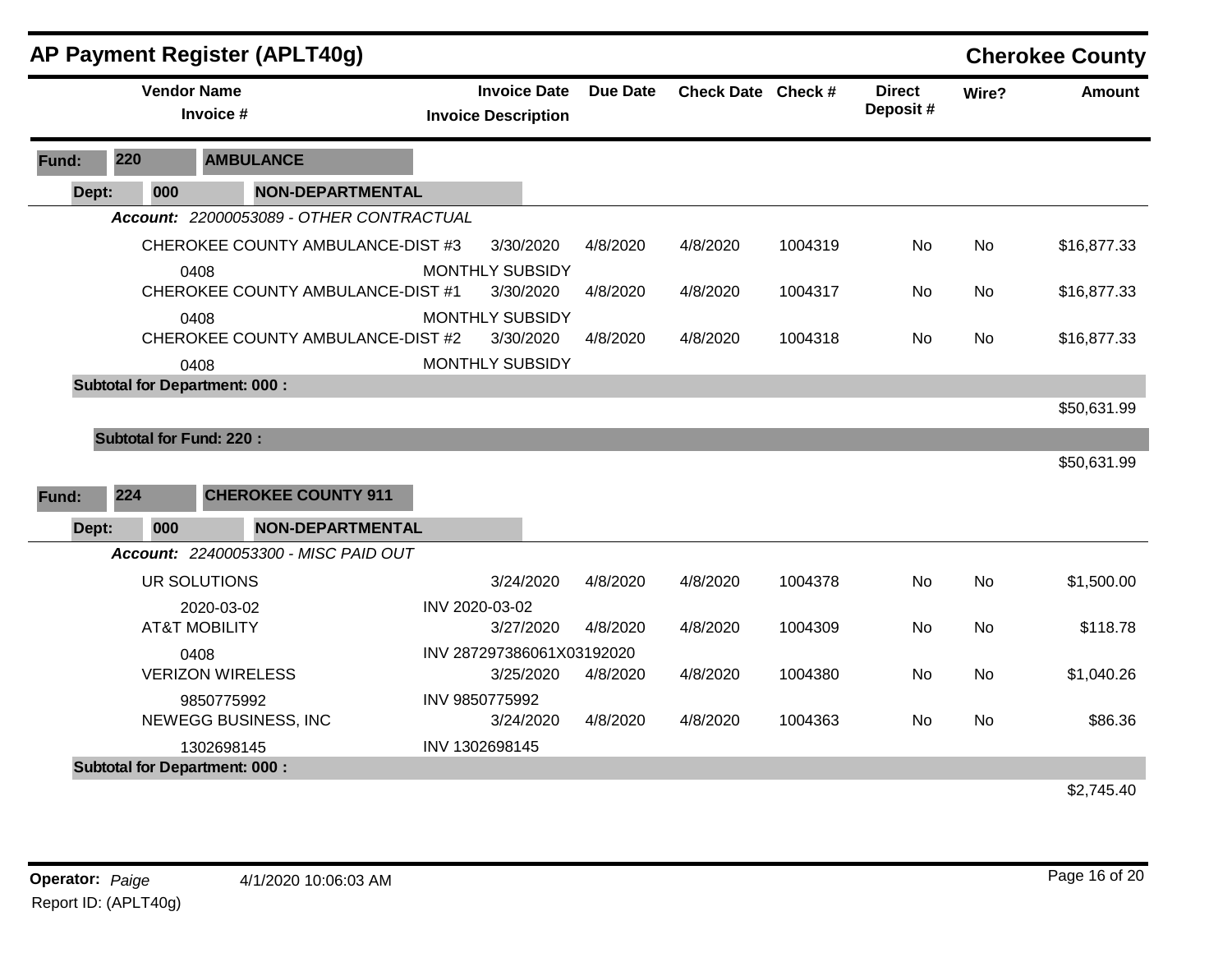|                 |                                | <b>AP Payment Register (APLT40g)</b>        |                            |                     |                 |                                         |         |                           |           | <b>Cherokee County</b> |
|-----------------|--------------------------------|---------------------------------------------|----------------------------|---------------------|-----------------|-----------------------------------------|---------|---------------------------|-----------|------------------------|
|                 |                                | <b>Vendor Name</b><br>Invoice #             | <b>Invoice Description</b> | <b>Invoice Date</b> | <b>Due Date</b> | Check Date Check #                      |         | <b>Direct</b><br>Deposit# | Wire?     | <b>Amount</b>          |
|                 | <b>Subtotal for Fund: 224:</b> |                                             |                            |                     |                 |                                         |         |                           |           |                        |
|                 |                                |                                             |                            |                     |                 |                                         |         |                           |           | \$2,745.40             |
| Fund:           | 230                            | <b>APPRAISER COSTS</b>                      |                            |                     |                 |                                         |         |                           |           |                        |
| Dept:           | 000                            | <b>NON-DEPARTMENTAL</b>                     |                            |                     |                 |                                         |         |                           |           |                        |
|                 |                                | Account: 23000053074 - TELEPHONE BILLS      |                            |                     |                 |                                         |         |                           |           |                        |
|                 |                                | COLUMBUS TELEPHONE COMPANY                  |                            | 3/30/2020           | 4/8/2020        | 4/8/2020                                | 1004328 | No                        | <b>No</b> | \$233.86               |
|                 |                                | 0408                                        | <b>ACCT 7577</b>           |                     |                 |                                         |         |                           |           |                        |
|                 |                                | <b>Subtotal for Department: 000:</b>        |                            |                     |                 |                                         |         |                           |           |                        |
|                 |                                |                                             |                            |                     |                 |                                         |         |                           |           | \$233.86               |
|                 | <b>Subtotal for Fund: 230:</b> |                                             |                            |                     |                 |                                         |         |                           |           |                        |
|                 |                                |                                             |                            |                     |                 |                                         |         |                           |           | \$233.86               |
| Fund:           | 260                            | <b>EMPLOYEE BENEFITS</b>                    |                            |                     |                 |                                         |         |                           |           |                        |
| Dept:           | 000                            | <b>NON-DEPARTMENTAL</b>                     |                            |                     |                 |                                         |         |                           |           |                        |
|                 |                                | Account: 26000053005 - EMPLOYEE BENEFITS    |                            |                     |                 |                                         |         |                           |           |                        |
|                 |                                | KS EMPLOYMENT SECURITY FUND                 |                            | 3/24/2020           | 4/8/2020        | 4/8/2020                                | 1004350 | No                        | <b>No</b> | \$7,619.46             |
|                 |                                | 0408                                        |                            |                     |                 | ACCT 177414, 1ST QTR, CHEROKEE CO/UNEMP |         |                           |           |                        |
|                 |                                | <b>Account: 26000053216 - VSP Insurance</b> |                            |                     |                 |                                         |         |                           |           |                        |
|                 |                                | <b>VISION SERVICE PLAN</b>                  |                            | 3/24/2020           | 4/8/2020        | 4/8/2020                                | 1004381 | No                        | No        | \$1,653.90             |
|                 |                                | 0408                                        | STATEMENT 2020033498069    |                     |                 |                                         |         |                           |           |                        |
|                 |                                | <b>Subtotal for Department: 000:</b>        |                            |                     |                 |                                         |         |                           |           |                        |
|                 |                                |                                             |                            |                     |                 |                                         |         |                           |           | \$9,273.36             |
|                 | <b>Subtotal for Fund: 260:</b> |                                             |                            |                     |                 |                                         |         |                           |           |                        |
|                 |                                |                                             |                            |                     |                 |                                         |         |                           |           | \$9,273.36             |
| Fund:           | 300                            | <b>SERVICE FOR ELDERLY</b>                  |                            |                     |                 |                                         |         |                           |           |                        |
| Dept:           | 000                            | <b>NON-DEPARTMENTAL</b>                     |                            |                     |                 |                                         |         |                           |           |                        |
|                 |                                | Account: 30000053072 - GAS, ELECTRIC, WATER |                            |                     |                 |                                         |         |                           |           |                        |
| Operator: Paige |                                | 4/1/2020 10:06:03 AM                        |                            |                     |                 |                                         |         |                           |           | Page 17 of 20          |
|                 | Report ID: (APLT40g)           |                                             |                            |                     |                 |                                         |         |                           |           |                        |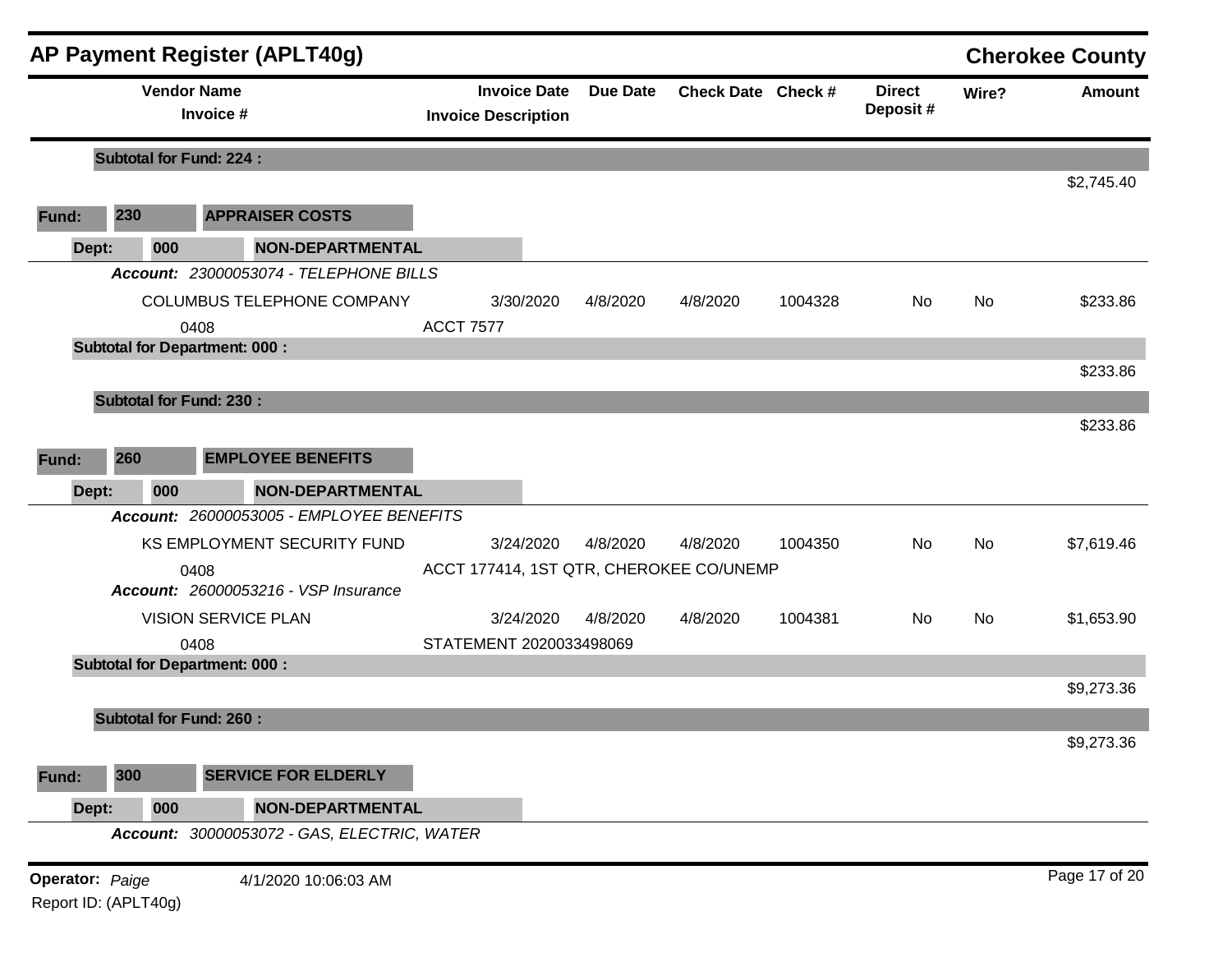|       |                                | <b>AP Payment Register (APLT40g)</b>               |                                                   |                 |                    |         |                           |           | <b>Cherokee County</b> |
|-------|--------------------------------|----------------------------------------------------|---------------------------------------------------|-----------------|--------------------|---------|---------------------------|-----------|------------------------|
|       | <b>Vendor Name</b>             | Invoice #                                          | <b>Invoice Date</b><br><b>Invoice Description</b> | <b>Due Date</b> | Check Date Check # |         | <b>Direct</b><br>Deposit# | Wire?     | <b>Amount</b>          |
|       |                                | KANSAS GAS SERVICE                                 | 3/30/2020                                         | 4/8/2020        | 4/8/2020           | 1004348 | No                        | No        | \$58.05                |
|       |                                | 0408<br>EMPIRE DISTRICT ELECTRIC COMPANY           | ACCT 510724504 2014982 18<br>3/25/2020            | 4/8/2020        | 4/8/2020           | 1004334 | No                        | No        | \$114.18               |
|       |                                | 0408 EL<br>KANSAS GAS SERVICE                      | ACCT 828267-31-0<br>3/30/2020                     | 4/8/2020        | 4/8/2020           | 1004348 | No                        | No        | \$56.00                |
|       |                                | 0408 EL<br><b>EMPIRE DISTRICT ELECTRIC COMPANY</b> | ACCT 510020083 1175382 00<br>3/26/2020            | 4/8/2020        | 4/8/2020           | 1004334 | No                        | <b>No</b> | \$86.08                |
|       |                                | 0408 EL1<br><b>CITY OF COLUMBUS</b>                | ACCT 124991-59-7<br>3/30/2020                     | 4/8/2020        | 4/8/2020           | 1004324 | No.                       | No        | \$55.56                |
|       |                                | 0408                                               | ACCT 07-48820-01                                  |                 |                    |         |                           |           |                        |
|       |                                | <b>Subtotal for Department: 000:</b>               |                                                   |                 |                    |         |                           |           | \$369.87               |
|       | <b>Subtotal for Fund: 300:</b> |                                                    |                                                   |                 |                    |         |                           |           |                        |
|       |                                |                                                    |                                                   |                 |                    |         |                           |           | \$369.87               |
| Fund: | 304                            | <b>SPIDER PROGRAM</b>                              |                                                   |                 |                    |         |                           |           |                        |
| Dept: | 000                            | <b>NON-DEPARTMENTAL</b>                            |                                                   |                 |                    |         |                           |           |                        |
|       |                                | Account: 30400053300 - MISC PAID OUT               |                                                   |                 |                    |         |                           |           |                        |
|       |                                | BROOKS-JEFFREY MARKETING, INC                      | 3/26/2020                                         | 4/8/2020        | 4/8/2020           | 1004311 | No                        | No        | \$498.75               |
|       |                                | 192249<br>BROOKS-JEFFREY MARKETING, INC            | <b>INV 192249</b><br>3/26/2020                    | 4/8/2020        | 4/8/2020           | 1004311 | No                        | <b>No</b> | \$208.23               |
|       |                                | 192248                                             | <b>INV 192248</b>                                 |                 |                    |         |                           |           |                        |
|       |                                | <b>Subtotal for Department: 000:</b>               |                                                   |                 |                    |         |                           |           |                        |
|       |                                |                                                    |                                                   |                 |                    |         |                           |           | \$706.98               |
|       | <b>Subtotal for Fund: 304:</b> |                                                    |                                                   |                 |                    |         |                           |           |                        |
|       |                                |                                                    |                                                   |                 |                    |         |                           |           | \$706.98               |
| Fund: | 330                            | <b>SEWER DISTRICT#1 OPER</b>                       |                                                   |                 |                    |         |                           |           |                        |
| Dept: | 000                            | <b>NON-DEPARTMENTAL</b>                            |                                                   |                 |                    |         |                           |           |                        |
|       |                                |                                                    |                                                   |                 |                    |         |                           |           |                        |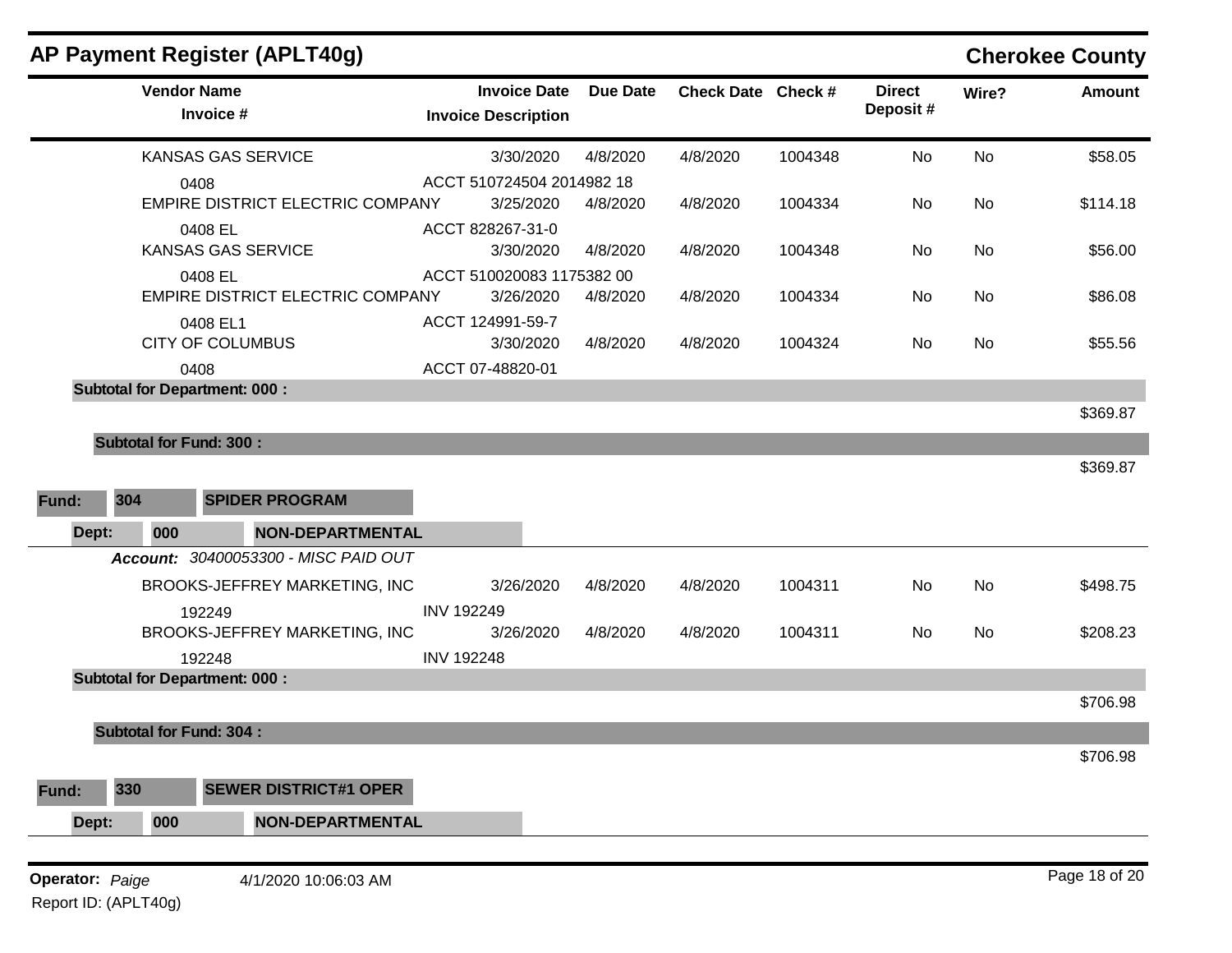| AP Payment Register (APLT40g)                                   |                                                   |          |                    |         |                                   |           | <b>Cherokee County</b> |
|-----------------------------------------------------------------|---------------------------------------------------|----------|--------------------|---------|-----------------------------------|-----------|------------------------|
| <b>Vendor Name</b><br>Invoice #                                 | <b>Invoice Date</b><br><b>Invoice Description</b> | Due Date | Check Date Check # |         | <b>Direct</b><br>Deposit#         | Wire?     | Amount                 |
| Account: 33000053072 - GAS, ELECTRIC, WATER                     |                                                   |          |                    |         |                                   |           |                        |
| <b>EMPIRE DISTRICT ELECTRIC COMPANY</b>                         | 3/27/2020                                         | 4/8/2020 | 4/8/2020           | 1004334 | <b>No</b>                         | <b>No</b> | \$127.45               |
| 369339-68-4 SEWER 11<br><b>EMPIRE DISTRICT ELECTRIC COMPANY</b> | INV #369339-68-4<br>3/26/2020                     | 4/8/2020 | 4/8/2020           | 1004334 | No                                | <b>No</b> | \$39.55                |
| 487490 SEWER 11<br><b>EMPIRE DISTRICT ELECTRIC COMPANY</b>      | ACCT #487490-67-4<br>3/26/2020                    | 4/8/2020 | 4/8/2020           | 1004334 | <b>No</b>                         | <b>No</b> | \$151.54               |
| 059522-21-9 SEWER 12<br><b>EMPIRE DISTRICT ELECTRIC COMPANY</b> | ACCT# 059522-21-9<br>3/26/2020                    | 4/8/2020 | 4/8/2020           | 1004334 | <b>No</b>                         | <b>No</b> | \$1,412.60             |
| 547731-85-1 SEWER 13<br>Account: 33000053074 - TELEPHONE BILLS  | ACCT # 547731-85-1                                |          |                    |         |                                   |           |                        |
| <b>CENTURYLINK</b>                                              | 3/23/2020                                         | 4/8/2020 | 4/8/2020           | 1004315 | <b>No</b>                         | <b>No</b> | \$207.38               |
| 438097159 SEWER 7<br>Account: 33000053089 - OTHER CONTRACTUAL   | ACCT #438097159                                   |          |                    |         |                                   |           |                        |
| <b>MATTHEW NAPIER</b>                                           | 3/30/2020                                         | 4/8/2020 | 4/8/2020           | 1004353 | <b>No</b>                         | <b>No</b> | \$222.18               |
| 033020 SEWER                                                    | INV # 033020                                      |          |                    |         |                                   |           |                        |
| <b>Subtotal for Department: 000:</b>                            |                                                   |          |                    |         |                                   |           |                        |
|                                                                 |                                                   |          |                    |         |                                   |           | \$2,160.70             |
| <b>Subtotal for Fund: 330:</b>                                  |                                                   |          |                    |         |                                   |           | \$2,160.70             |
|                                                                 |                                                   |          |                    |         | Total for Bank 1 Account 1120298: |           | \$167,500.14           |
|                                                                 |                                                   |          |                    |         | ***** Total Invoices Paid:        |           | \$167,500.14           |